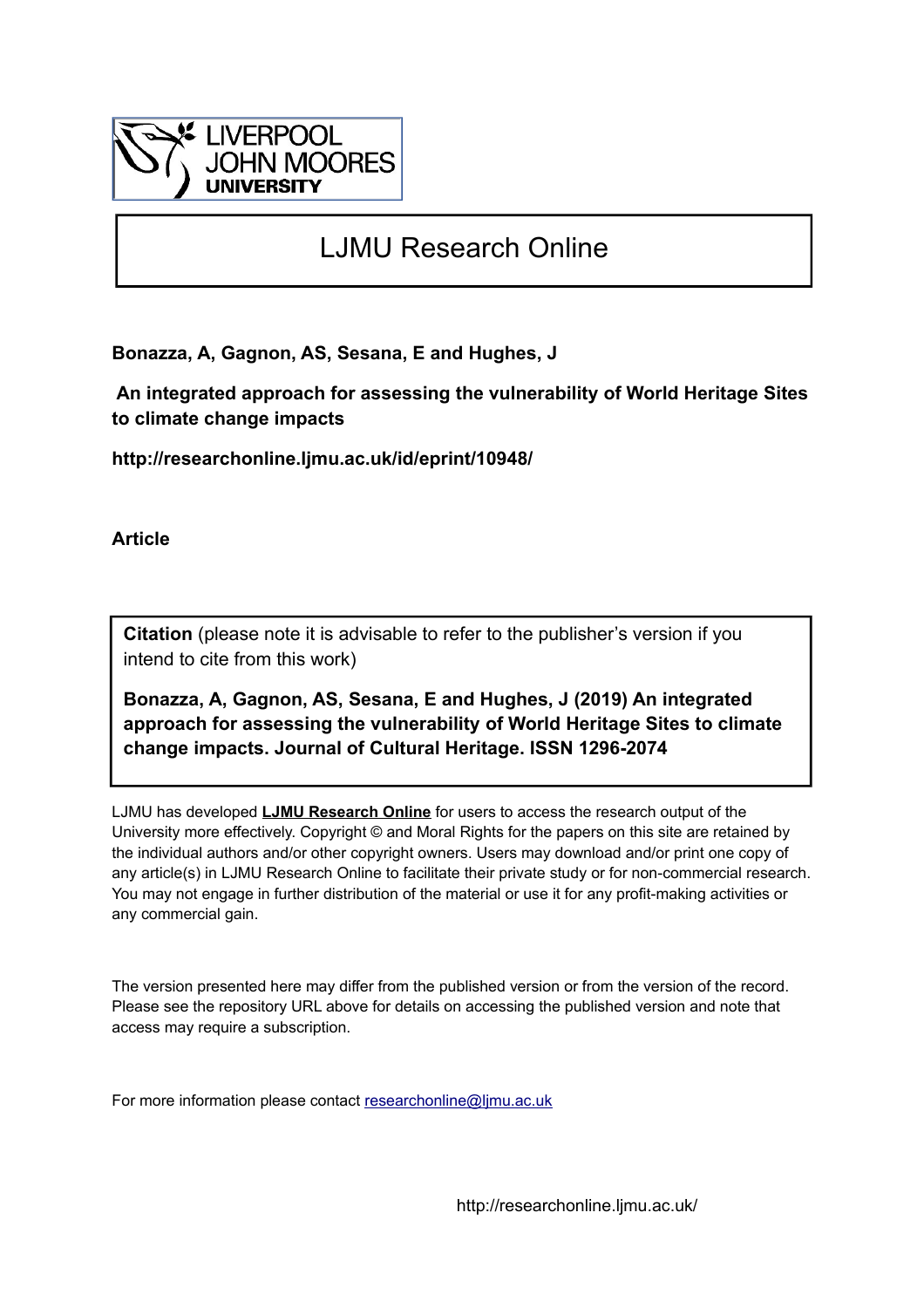#### **An integrated approach for assessing the vulnerability of World Heritage Sites to**

#### **climate change impacts**

Elena Sesana School of Computing, Engineering and Physical Sciences University of the West of Scotland Paisley PA1 2BE Scotland, United Kingdom E-mail: Elena.Sesana@uws.ac.uk

> Alexandre S. Gagnon School of Natural Sciences and Psychology Liverpool John Moores University Liverpool L3 3AF England, United Kingdom E-mail: A.Gagnon@ljmu.ac.uk

Alessandra Bonazza Institute of Atmospheric Sciences and Climate, Italian National Research Council, via Gobetti 101, 40129 Bologna, Italy; a.bonazza@isac.cnr.it

John Hughes\* School of Computing, Engineering and Physical Sciences University of the West of Scotland Paisley PA1 2BE Scotland, United Kingdom E-mail: John.Hughes@uws.ac.uk

\* Corresponding author: E-mail: John.Hughes@uws.ac.uk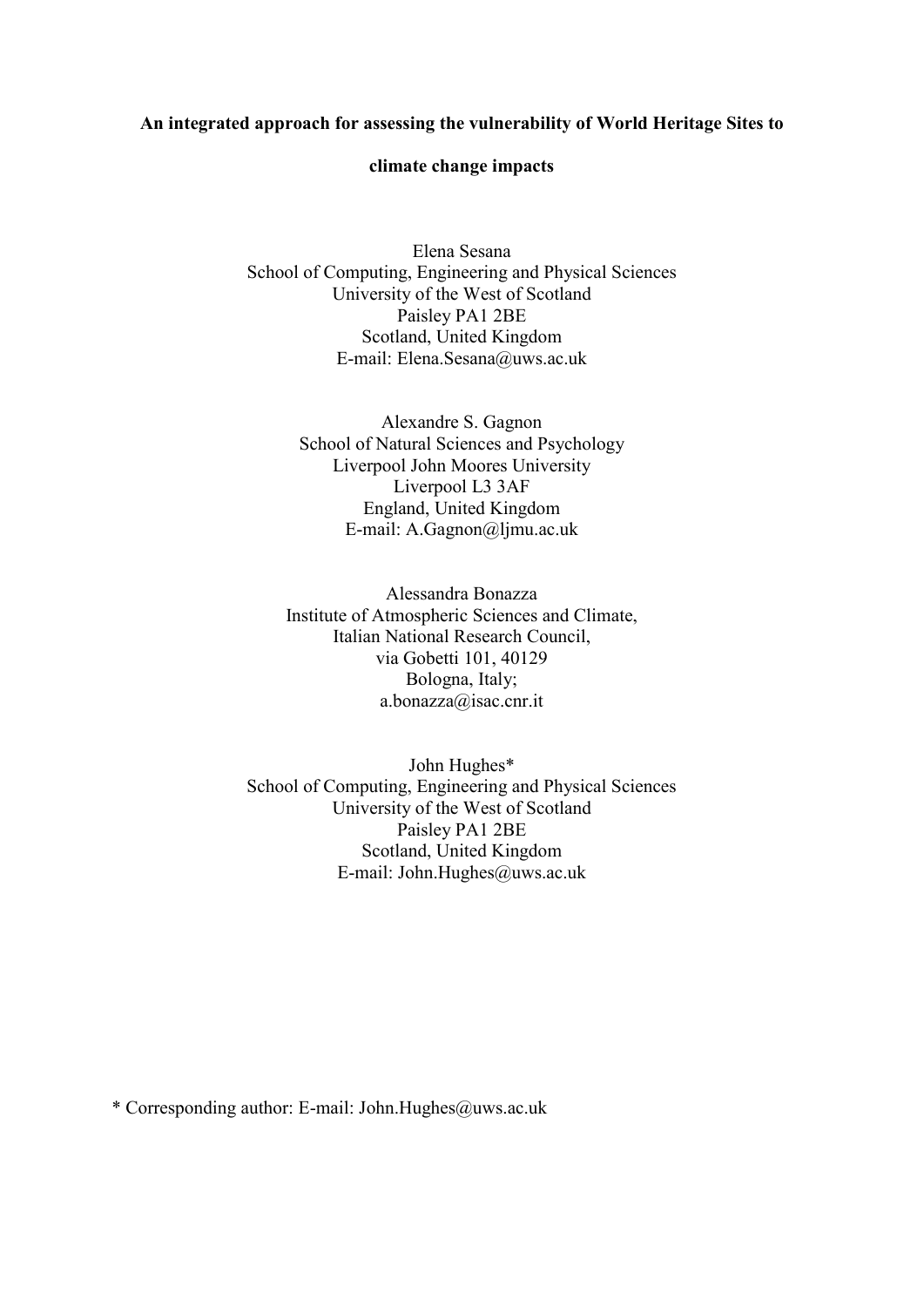#### **Abstract:**

One of the most difficult problem facing those responsible for managing World Heritage Sites (WHS) is climate change, as it poses continuous new challenges to the conservation of cultural heritage. Moreover, as our climate continues to change our cultural heritage will potentially be exposed to diverse pressures and potentially to risks not previously experienced. Thus, management practices will need to be tailored in order to include climate change impacts. For climate change impacts to be incorporated into preservation frameworks and management practices from government policy level down to the practice in the field, data, information and assessment methods need to be available at a scale relevant to decisionmakers. This paper presents an integrated vulnerability assessment methodology and applies it to three UNESCO cultural WHS in Europe. Through this process, semi-structured interviews were conducted with academics and experts in the management and conservation of cultural heritage, as well as with the managers and coordinators of WHS. The incorporation of bottom-up knowledge in the assessment process allowed for an understanding of the sensitivity and adaptive capacity of the sites, two components of vulnerability that are not given sufficient attention and ignored, respectively, in typical topdown climate change impact assessments. In particular, the interviews elucidated the determinants that enable or constrain the capacity to adapt, i.e., resources, including technical, economic and human; information and awareness; management capacity; learning capacity; leadership; communication and collaboration; and governance; with the lack of resources most commonly mentioned as the determinant impeding adaptation. 'Information and awareness' and 'management capacity' are determinants that were not previously identified in the field of cultural heritage. The former stresses the need to disseminate the results of scientific research for their incorporation in the management of heritage sites. Vulnerability assessments such as those performed in this paper can be used to target interventions to protect and strengthen the resilience of cultural heritage to climate change impacts.

**Keywords:** Climate change; cultural heritage; Europe; vulnerability assessment; World Heritage Sites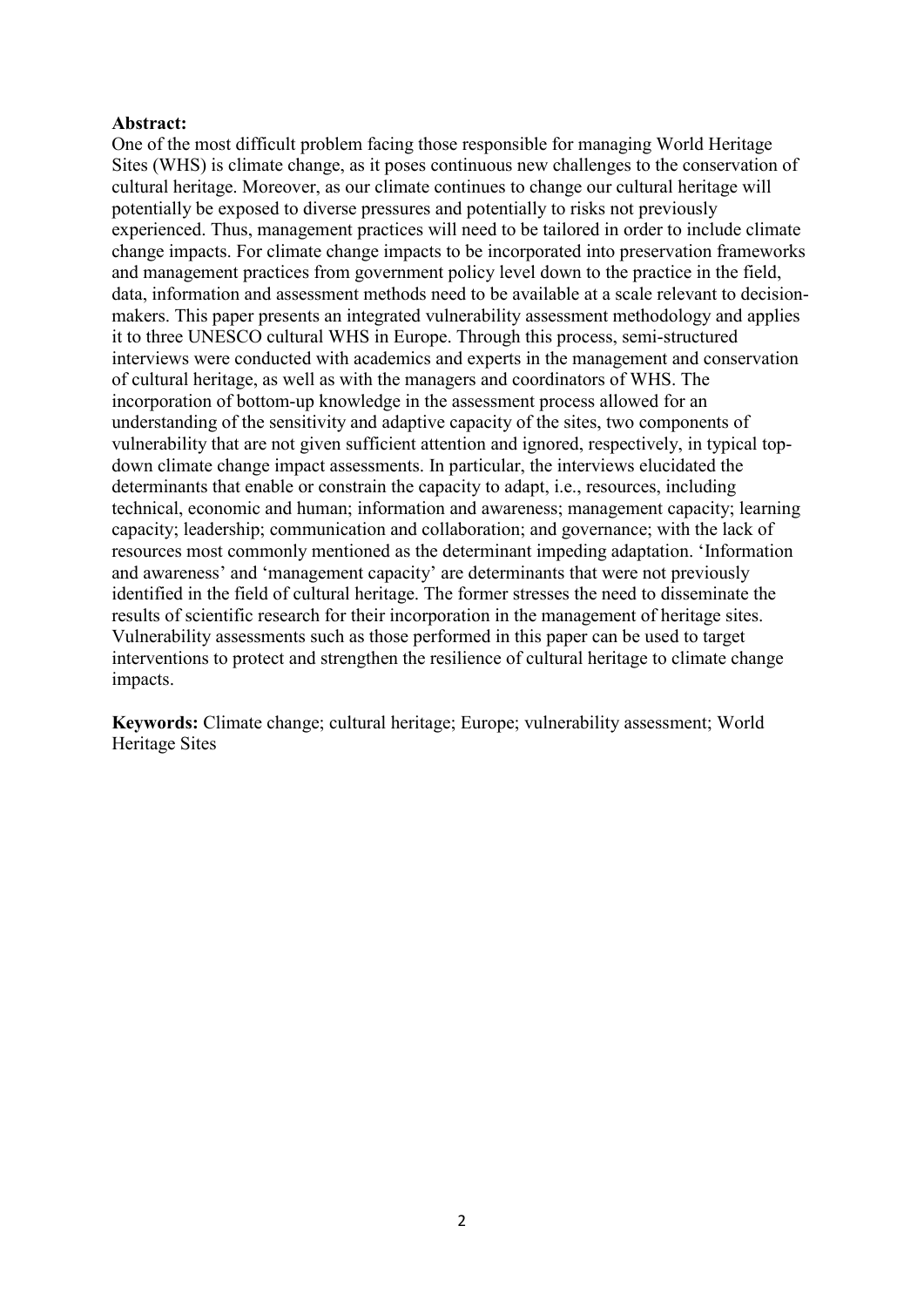#### **1. Introduction**

Climate change as revealed by variations in, for example, temperature, rainfall and sea level, is undoubtedly having an impact on coastal erosion, the frequency of flooding and periods of heavy rain and prolonged droughts in Europe and further afield. This poses a challenge, amongst many other issues, to the preservation of our cultural heritage. The historic environment is sensitive to climatic changes and particularly to severe weather events (Phillips, 2015). Changes in environmental parameters that control physical effects such as freezing and thawing, thermal shock, or changes in humidity, are critical for the conservation and durability of materials. They can result in exfoliation, powdering, detachment, or worsening crack formation and deformation (Brimblecombe et al., 2011), causing decay with consequently loss of cultural value. Moreover, it is foreseen that in a changing climate cultural heritage will potentially be exposed to unknown multi-risk situations, posing new challenges for its safeguarding (Sabbioni et al., 2008).

Suitable actions at policy level, such as the development of adaptation and mitigation strategies, are therefore required to manage cultural heritage at risk. In spite of the worldwide awareness of the effects of climate change, research investigating and quantifying its impact on cultural heritage (Bonazza et al., 2009a) is still limited, and even more so at a scale relevant to decision-making, thereby making it difficult to incorporate climate change into preservation frameworks and management practices from government policy level down to the practice in the field. Realising the gap in knowledge in this area, the United Nations Educational, Scientific and Cultural Organization (UNESCO), for its part, demands the formation of relationships between organisations to ensure continuation of research in this direction (Colette, 2007, UNESCO 2008).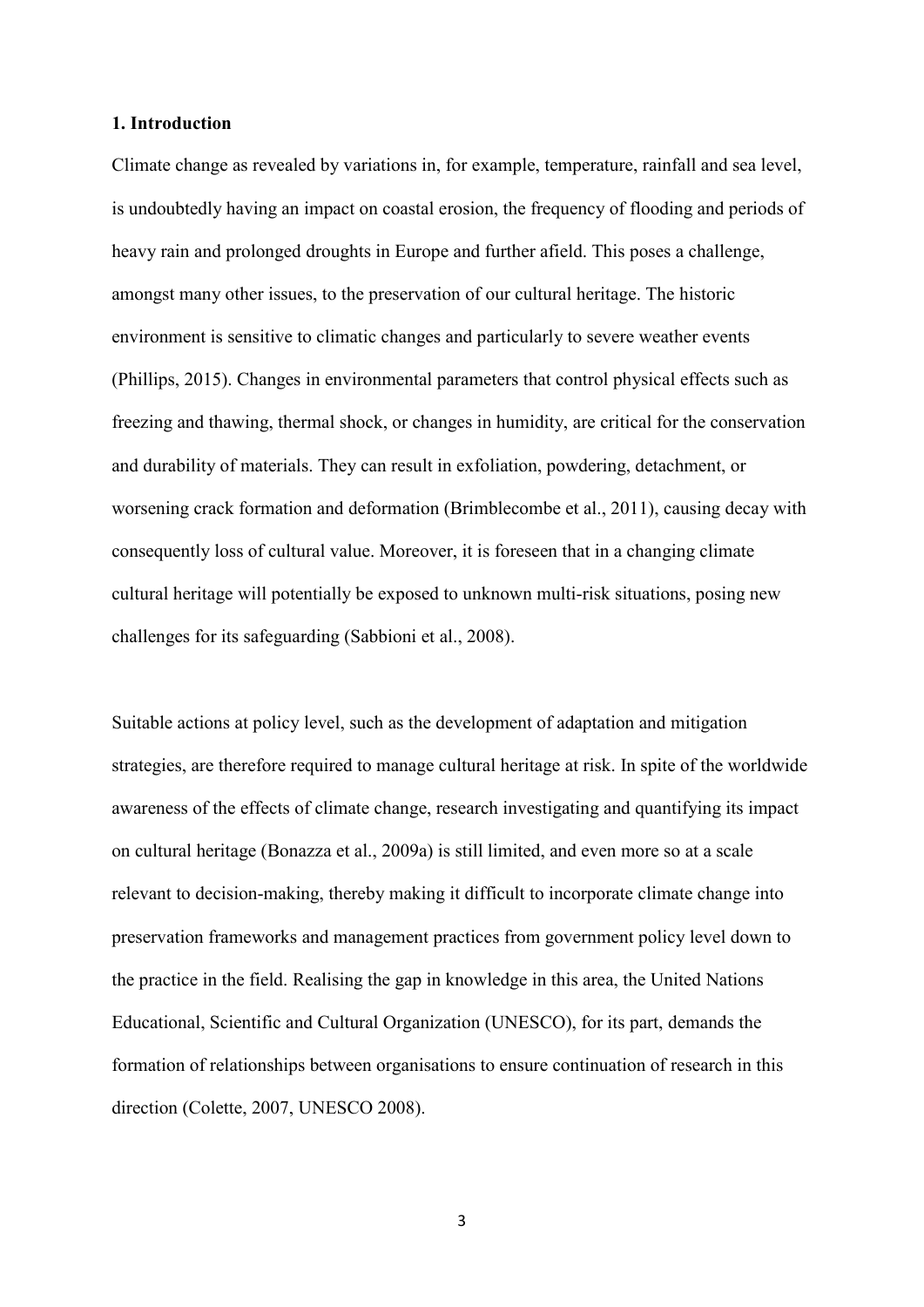There is a lack of peer-reviewed publications specifically focusing on approaches and methods required to cope with the challenge of climate change, and this is particularly the case in the field of cultural heritage. Hence, the objectives of this paper are to develop a conceptual framework to assess the vulnerability of cultural heritage to climate change and to critically evaluate this methodological approach through its application in cultural World Heritage Sites (WHS) with different climates and heritage typologies.

#### **2. Addressing climate change impacts on cultural heritage**

UNESCO's World Heritage List includes sites that it recommends to be protected and preserved for future generations, notably from climate change impacts (UNESCO et al., 2013). This is because climate change has the potential to damage WHS, requiring remedial costs, and, in the worst case scenarios, to cause their loss (Nik et al., 2015; Sabbioni et al., 2010). The preservation of cultural heritage values and the determination of the risks threatening those values as a result of climate change is a significant challenge facing cultural heritage managers (Sabbioni et al., 2010; UNESCO et al., 2013). In order to address and monitor the risks that climate change poses, site managers require information on the current and projected risks and vulnerabilities and how those could potentially alter the physical condition and values of WHS assets (UNESCO et al., 2013). Sourcing such information requires a collaborative and interdisciplinary approach between academics, public institutions and the managers of the sites, for the identification of the values to be preserved and the potential impacts of climate change, in order to increase managers' preparedness and to strengthen the resilience of sites to climatic stressors (UNISDR, 2015, Bonazza et al., 2018).

To address the challenges of climate change for the management of cultural heritage, a vulnerability assessment is required so that heritage managers are aware of climate change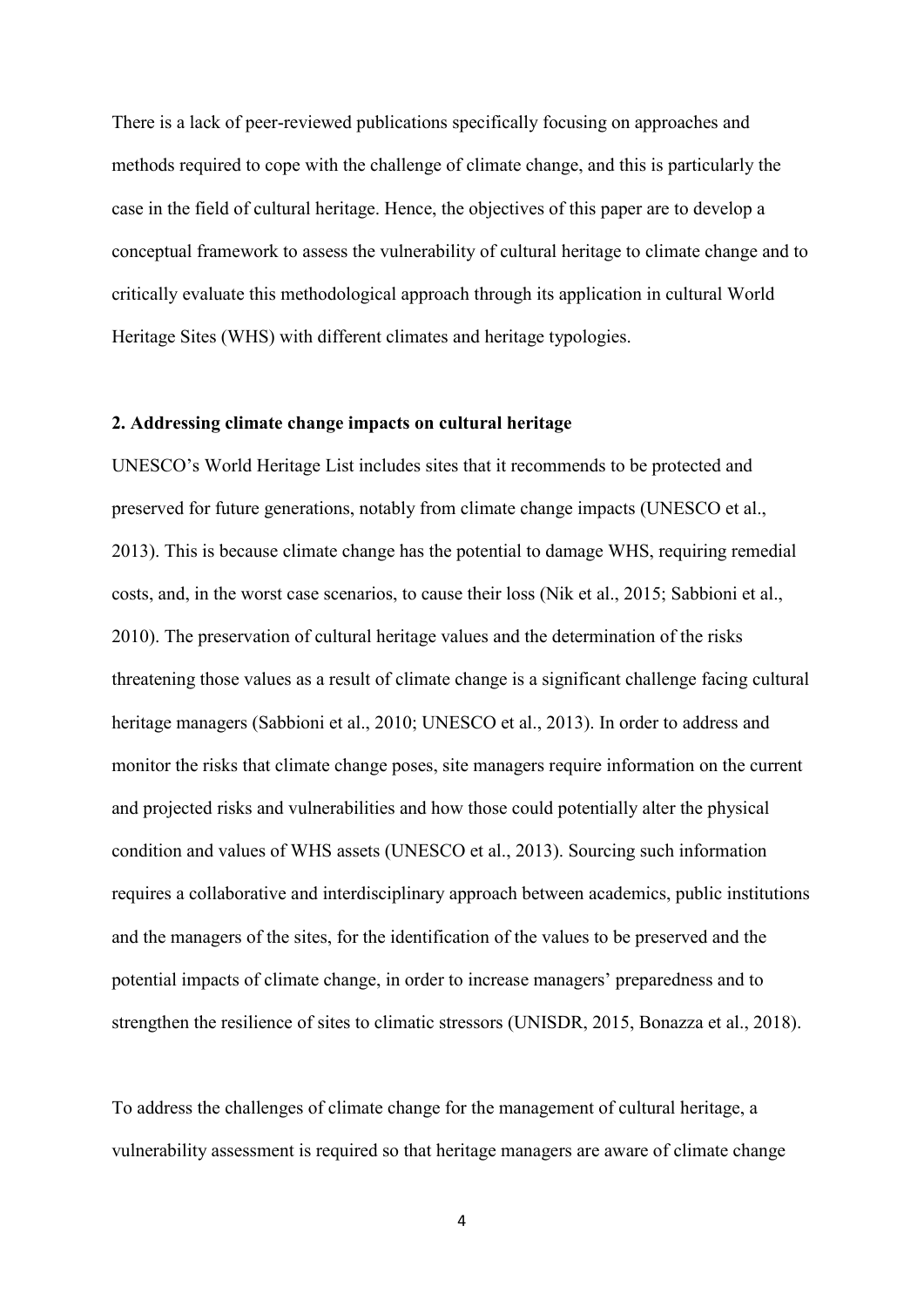impacts for their incorporation into preservation frameworks and management plans (Sabbioni et al., 2010). For cultural heritage, it is important that a vulnerability assessment methodology incorporates a participatory approach to engage with stakeholders to identify the values to be preserved, and for translating the physical impacts of climate change into risks to heritage assets. Such a framework would also need to be tested in practice in different heritage and geographical contexts, so that different types of impacts and values to be preserved are encountered.

There are different methodological approaches that can be used to assess the impacts of climate change: top-down, bottom-up and integrated approaches. The top-down approach starts with an analysis of scenarios from General Circulation Models (GCMs) to determine potential future climates and has for its objective the identification of adaptation needs. This is accomplished without engaging with the affected community. Therefore, this approach neglects the perceptions of stakeholders with respect to priority consequences and adaptive capacity. The bottom-up approach focuses on the analysis of the vulnerabilities at the local level using, for instance, surveys, interviews, focus groups and workshops to engage with the affected communities. One could simplify this classification by mentioning that the top-down approach aims to address the question: 'What are the projected impacts of climate change on a specific sector or region?', while the type of question that the bottom-up approach addresses is: 'How are the impacts of climate change affecting a community?' (Bruno Soares et al., 2012).

The third approach, referred to as the integrated approach, incorporates components from both the top-down and bottom-up approaches (Bruno Soares et al., 2012; Bruno Soares and Gagnon, 2012). It uses GCM outputs (or downscaled data from a Regional Climate Model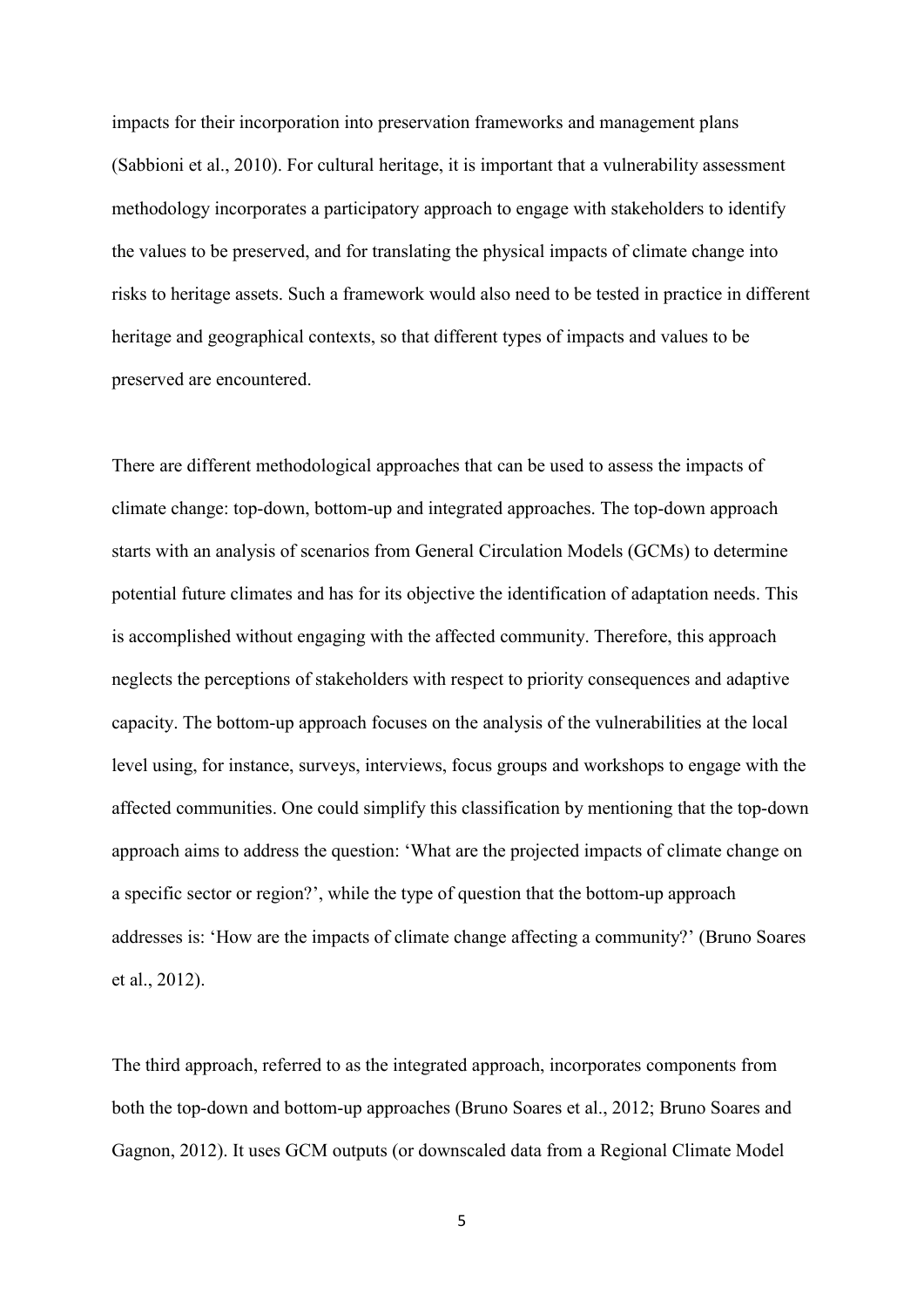(RCM) or through the use of statistical downscaling) to determine plausible future climates and puts future climate change in the context of current climate risks. It simultaneously considers the social factors underlying vulnerability and how they could impact on future climate risks. In addition, the integrated approach uses local knowledge and experience to inform the vulnerability assessment process (Füssel and Klein, 2006).

The top-down approach has previously been used to assess the impacts of climate change on cultural heritage. For instance, Sabbioni et al. (2010) developed an Atlas depicting the impacts of climate change on cultural heritage in Europe using different climate change scenarios. The Atlas provides an assessment of the potential risks of a range of climatic stressors on cultural heritage, bringing together the outcomes of previous research focusing on individual climate risks (Arino et al., 2010; Bonazza et al., 2009b; Bonazza et al., 2009a; Brimblecombe et al., 2011; Brimblecombe and Grossi, 2009; Gómez-Bolea et al., 2012; Grossi et al., 2007; Sabbioni et al., 2006; Sabbioni et al., 2007; Sabbioni et al., 2008). As an example, the Atlas projects that the decay of buildings and monuments will increase under climate change in some parts of Europe but will decrease in others, depending on the projected changes in climate and the building materials prevailing in the region in question. The top-down approach has also been used to assess the risk of coastal erosion and flooding in the Mediterranean region as a result of sea level rising (Reimann et al., 2018), as well as to determine the consequences of climate change on the interiors of historical buildings in Europe and the collections they hold (Bertolin and Camuffo, 2014; Bylund Melin et al., 2018; Huijbregts et al., 2015; Huijbregts et al., 2013; Huijbregts et al., 2011; Leissner et al., 2015; Leissner and Fuhrmann, 2012; Leissner, 2011; Loli and Bertolin 2018; Tornari et al., 2013; van Schijndel et al., 2011).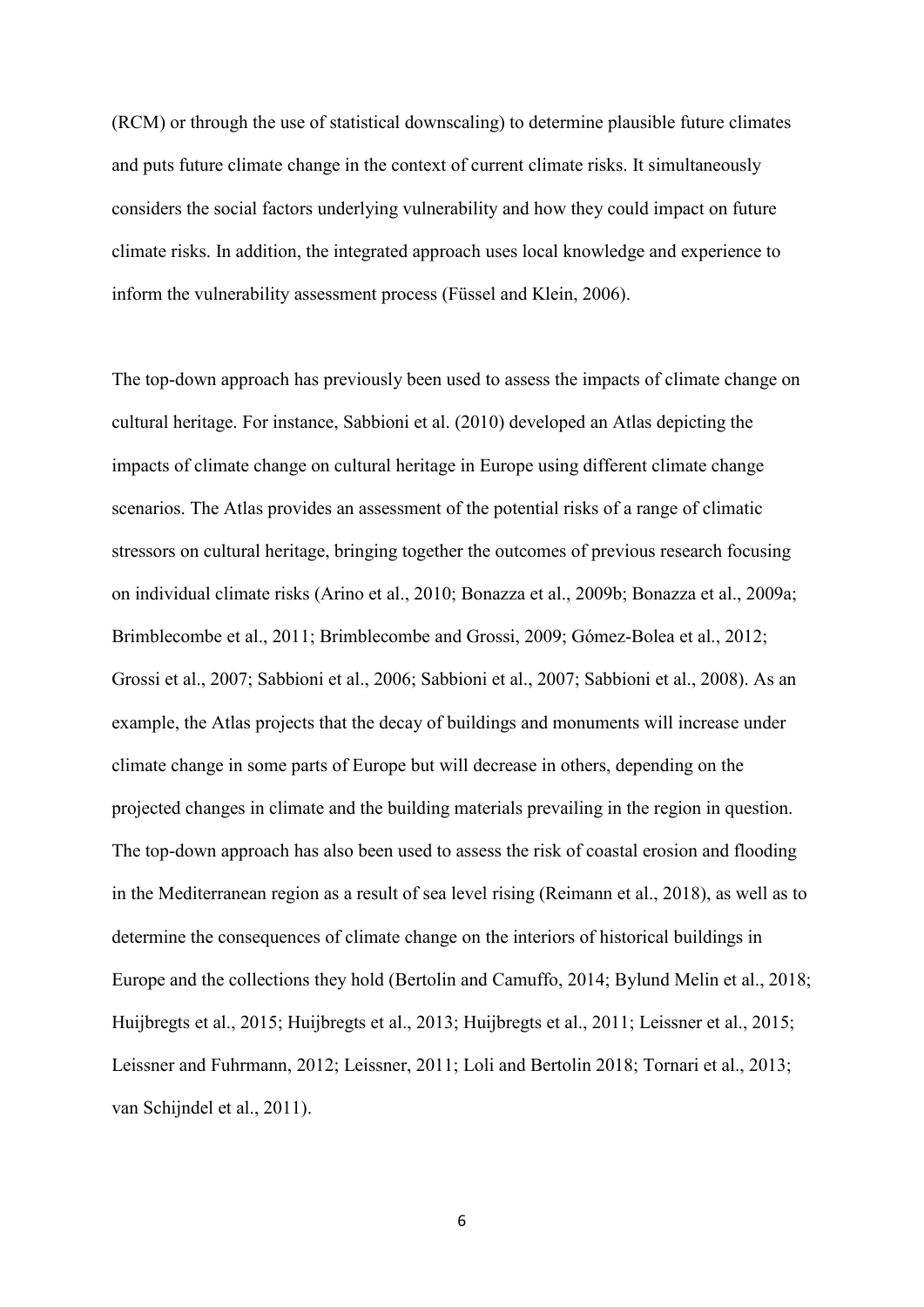A top-down approach was also used to determine the impacts of climate change in specific case studies through the development of local risk maps (HES, 2018; Ciantelli et al., 2018; Mendénez et al., 2018). Historic Environment Scotland (HES) (2018) conducted a risk assessment to identify cultural heritage sites at risk from climate change. Their assessment consisted of a GIS based analysis of the risks of flooding, slope instability and coastal erosion on the properties they manage. Ciantelli et al. (2018) depicted the impacts of different deterioration phenomena under climate change on two cultural WHS in Latin America. Mendénez et al. (2018) estimated the variation of salt weathering under climate change affecting built cultural heritage in specific locations in France. In those three cases, the risk assessment was performed without consulting with local actors.

A top-down approach allows for an examination of potential changes in climate and their impacts on cultural heritage. However, vulnerability is not only a function of the physical impacts of climate change, but is also dependent on the adaptive (or coping) capacity. Consultation with local actors could generate a more refined assessment, particularly regarding the consideration of management practices and interventions. Engaging with stakeholders also allows for an assessment of the capacity for adaptation at the sites, which in turn influences the overall assessment of vulnerability. Adaptive capacity depends on a number of determinants, including access to information and technology, availability of skilled people and economic resources (Smit and Pilifosova, 2001). It is an important component to consider in the overall assessment of vulnerability, as it determines the extent to which a community can alter its sensitivity to climate change risks. The central role of stakeholders in assessing climate change vulnerability and in particular adaptive capacity is highlighted by the Intergovernmental Panel on Climate Change (IPCC) (2007).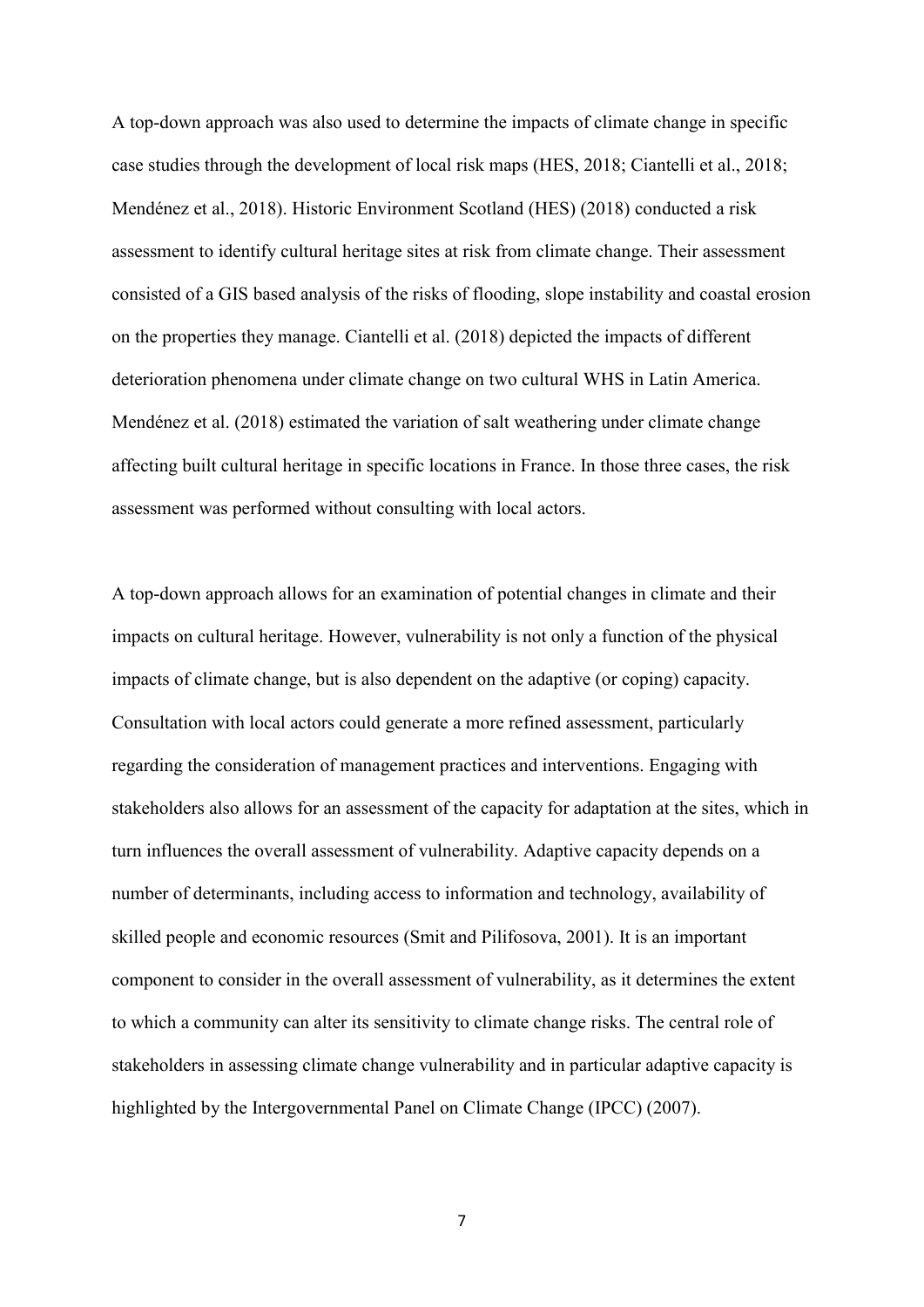Most adaptation will take place at the local level, hence it is important for the analysis of vulnerability to be conducted at the same scale, a heritage site for instance, for the results of the assessment to be relevant to decision-makers. However, there is limited research investigating the vulnerability of cultural heritage to climate change at the local level, making it difficult to incorporate climate change into preservation frameworks and management practices from government policy level down to the practice in the field.

Vulnerability assessment methodologies incorporating a bottom-up component tend to focus on the analysis of vulnerabilities at the local level and are therefore more in tune with the local context. Cassar (2005) and Cassar and Pender (2005) followed an integrated assessment methodology, and hence including a bottom-up component, to assess the vulnerability of the historic environment of the East and North-West of England to climate change. Their approach consisted of examining scenarios of potential future climates together with consulting heritage specialists to identify the consequences of those changes in climate for cultural heritage.

An integrated approach to vulnerability was also used by Forino et al. (2016), Daly (2014) and Woodside (2006). Forino et al. (2016) consulted with professionals and the owners of a heritage site in Australia to determine the potential impacts of different climate change scenarios on the heritage site. Their framework focused on determining the sensitivities of cultural heritage to a given exposure and did not consider 'adaptive capacity'. Daly (2014) followed a framework that incorporated the three IPCC components of vulnerability: exposure, sensitivity and adaptive capacity. She combined climate change projections with stakeholders' interviews, site visits and analysis of documents to assess the vulnerability of two archaeological sites in Ireland to climate change. Woodside (2006) developed a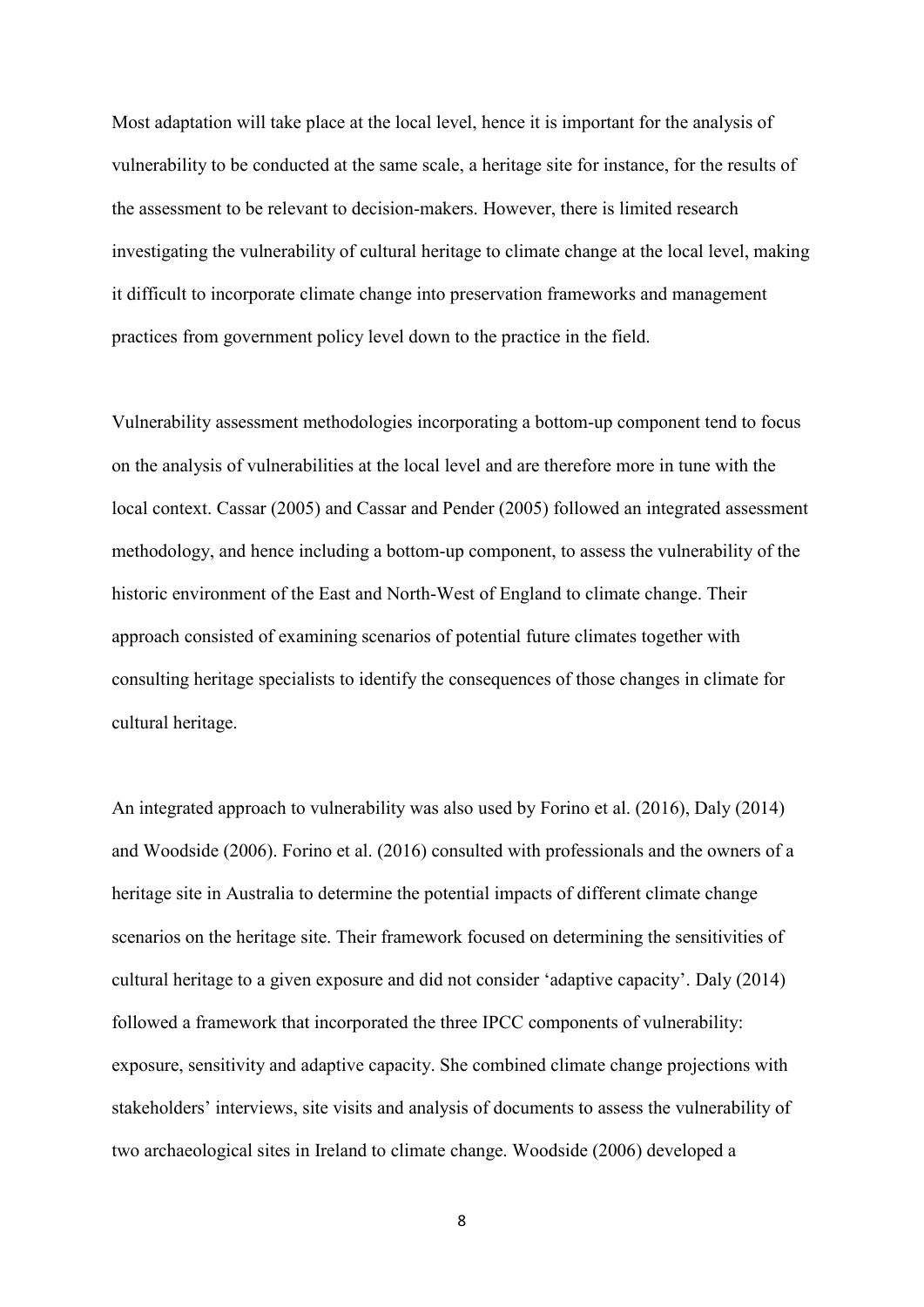framework, building on Schröter et al. (2005), and applied it to the Tower of London. As in Daly (2014) their framework included the three components of vulnerability, but their assessment of adaptive capacity was done through consultations of management and conservation plans as well as surveys and reports rather than conducting interviews with stakeholders.

#### **3. Research aims**

Most research to date has focused on the assessment of climate change risks to cultural heritage using a top-down approach with limited examples incorporating a bottom-up component. This paper explores the process of conducting a vulnerability assessment of cultural heritage sites to climate change using an integrated approach with a focus on the immovable, tangible cultural heritage. The objectives of this paper are to develop a conceptual framework to assess the vulnerability of cultural heritage to climate change and to critically evaluate this methodological approach through the assessment of the vulnerability of three UNESCO WHS to climate change: New Lanark (Scotland), Crespi d'Adda (Italy) and Rjukan-Notodden, two municipalities in Norway, which together form a WHS (Figure 1). To date no vulnerability assessment framework has been applied to more than one country or on more than one heritage typology.

# **4. The development and application of an integrated vulnerability assessment**

#### **framework**

#### 4.1 Development of the framework

The vulnerability assessment framework was developed on the basis of the three IPCC components of vulnerability. Exposure refers to the climatic conditions that can negatively impact on the cultural assets (IPCC, 2014) and it is thus considered to encompass all potential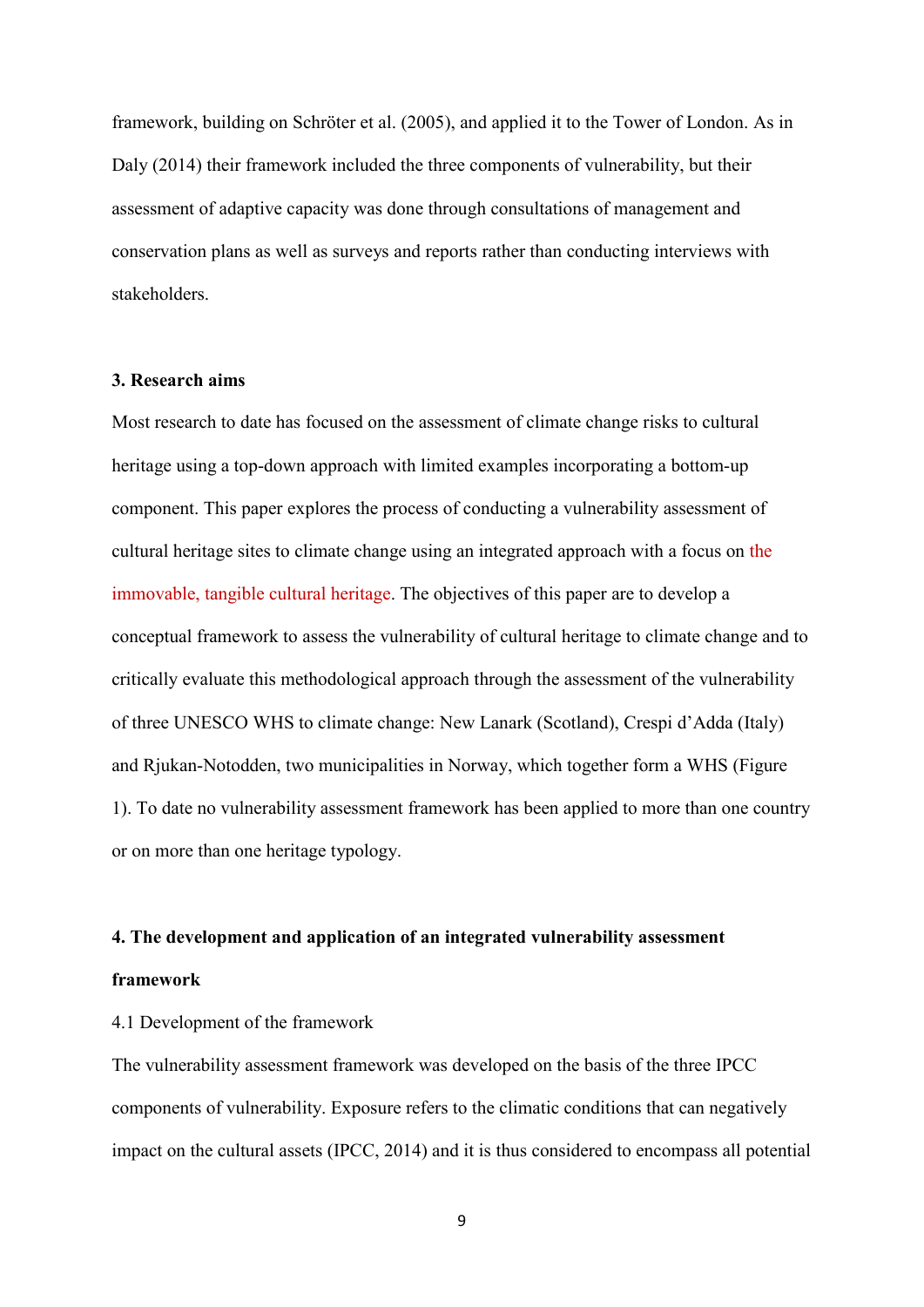climate change related risks such as gradual changes in temperature and relative humidity, as well as extreme events. Sensitivity, for its part, denotes the degree to which a cultural heritage site is susceptible to that climatic exposure (IPCC, 2007).

Adaptive capacity is a key component of vulnerability assessments (Turner et al., 2003; Schröter et al., 2005; O'Brien and Vogel, 2006; IPCC 2007). The IPPC (2014) defines adaptive capacity as the ability of a system to cope with the potential damage arising from climate change in such a way as to minimise or avoid negative consequences. "*Adaptive capacity is the outcome of a combination of determinants. These determinants represent conditions that constrain or enhance the adaptive capacity* " (IPCC 2001, p. 897). In other words, adaptive capacity is an ensemble of conditions available to cope with the sensitivities associated with a change in climate.

The IPCC (2001) identified economic resources, technology, information and skills, infrastructure, institutions and equity as the six determinants of adaptive capacity (Figure 2). Economic resources are important as accessibility to financial resources allows a community to fund adaptation efforts. Technology includes any adaptive strategy in the management of climate change that involves technology. Information and skills refers to knowledge about potential adaptation options and the capacity to identify and implement the most appropriate option (Fankhauser and Tol, 1997). Infrastructure influences the capacity to respond to changing environmental conditions, for example the presence of a drainage system capable of dealing with increased precipitation (Pelling, 1997). Institutions in developed countries can facilitate the management of climatic risks, but they are often less effective in developing countries (Smith and Lenhart, 1996). Kelly and Adger (1999) and Adger (1999) showed that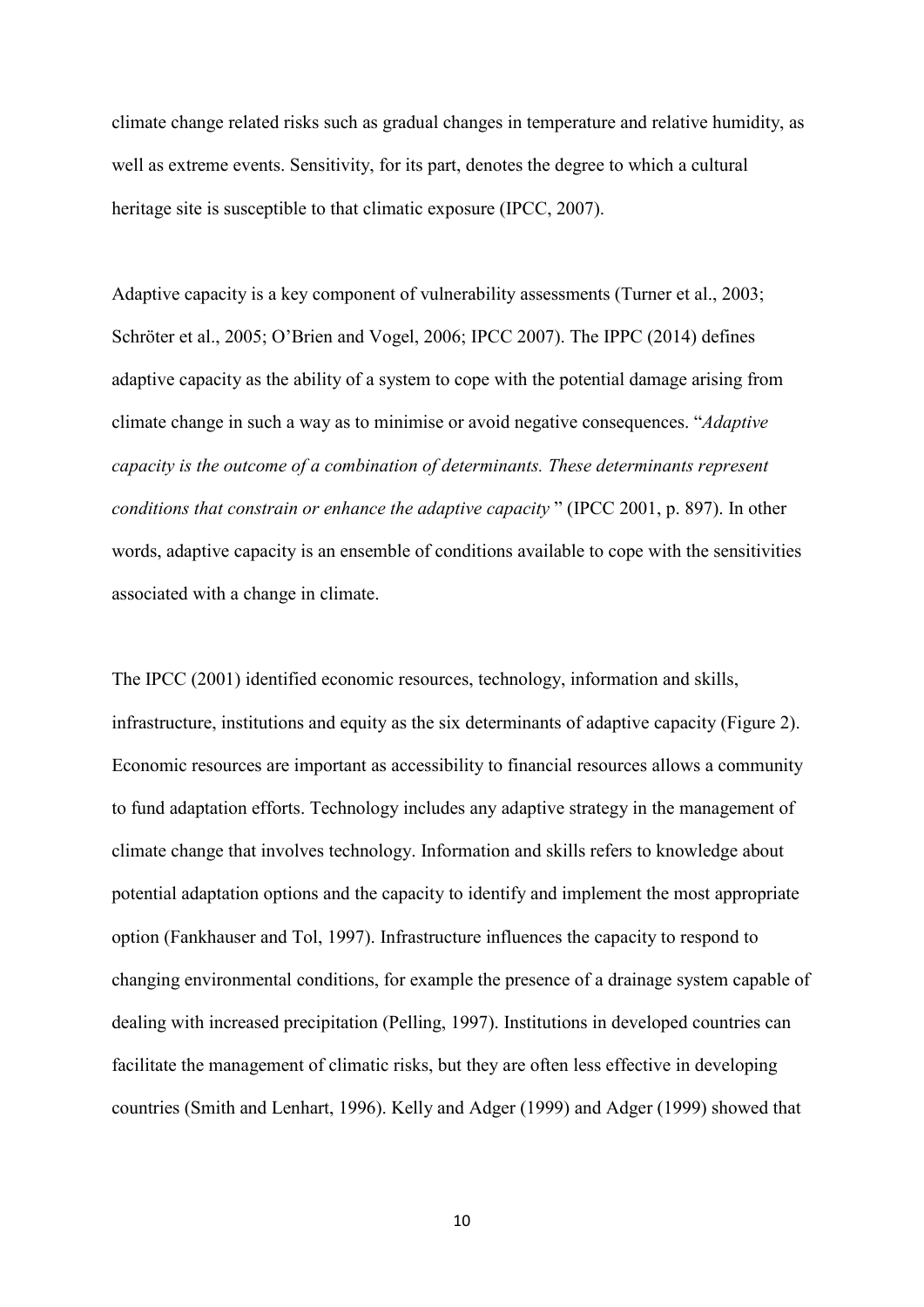adaptive capacity is higher in communities where there is an equitable distribution of resources, hence the IPCC considers 'equity' as a determinant of adaptive capacity.

Gupta et al. (2010) also identified six determinants of adaptive capacity: resources, variety, learning capacity, room for autonomous change, leadership and fair governance (Figure 2). The determinant 'resources', is not limited to financial resources, as in the IPCC (2001), but also includes human resources. Variety represents the diversity of adaptive solutions available. Learning capacity refers to learning based on past experiences dealing with hazardous climatic events. The determinant 'room for autonomous change' includes access to information and the ability to adapt independently. For instance, when a flood is imminent, the public is kept informed so that preparations can be undertaken to minimise its negative impacts. In communities where leadership encourages social responses, as well as fair governance, i.e., taking account of legitimacy, equity, responsiveness and accountability, there is higher adaptive capacity and, for this reason, Gupta et al. (2010) consider 'leadership' and 'fair governance' as determinants of adaptive capacity.

In the field of cultural heritage, Phillips (2015) identified six determinants of adaptive capacity. Three of the determinants, i.e., resources, learning capacity and leadership, were identified and defined in Gupta et al. (2010), while 'access to information' was mentioned under 'room for autonomous change' in Gupta et al. (2010) and under 'information and skills' by the IPCC (2001). By 'resources', Phillips (2015) refers to financial, human and technological resources and thus includes 'technology', a determinant previously noted by the IPCC (2001). The remaining two determinants are cognitive factors and authority. Cognitive factors refer to psychological factors influencing adaptation and include perceived risks and adaptive capacity (Lopez-Marrero, 2010), and approach to uncertainty. This is further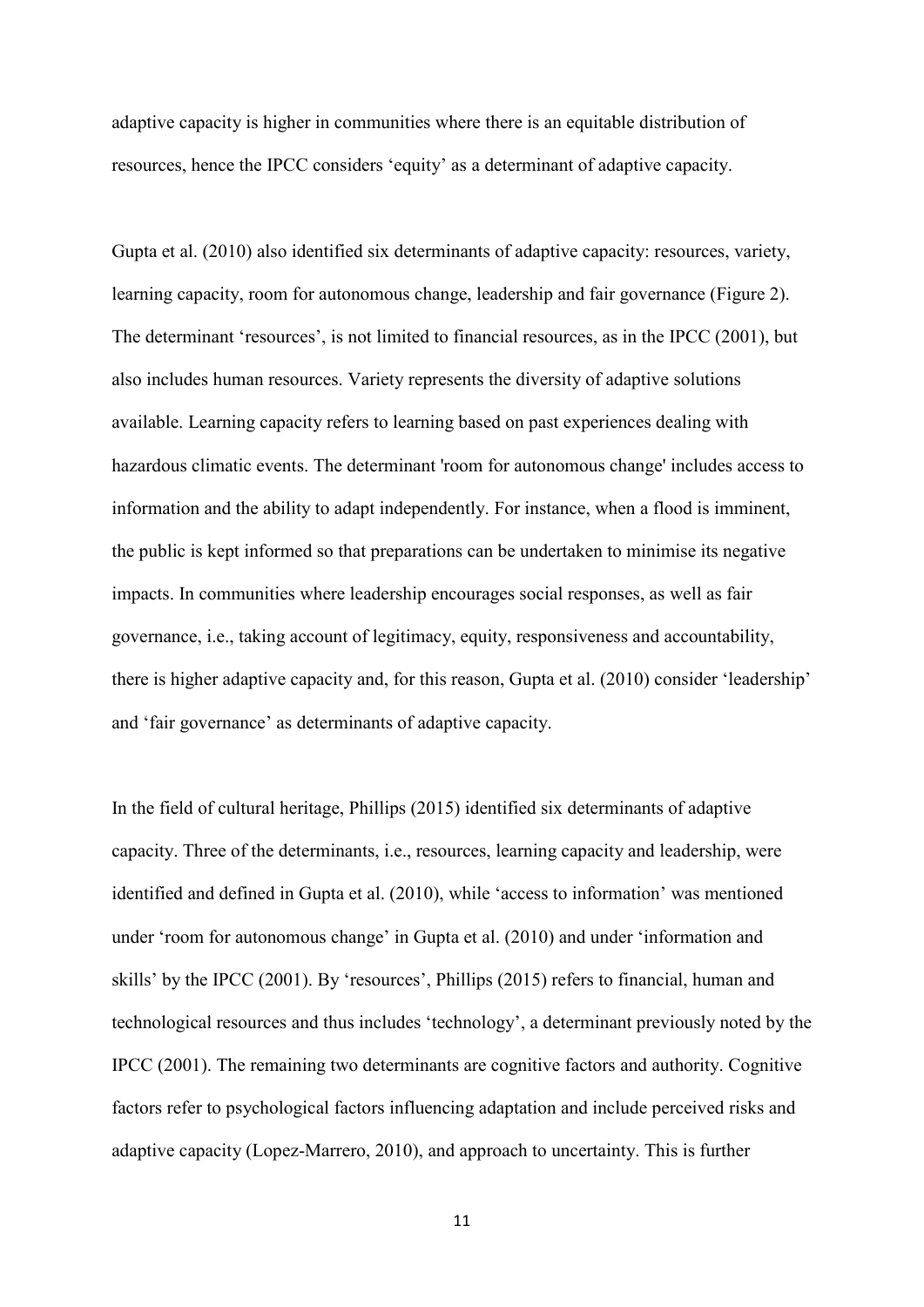supported by Burnham and Ma (2017), who found that not only do perceived climate change risks and impacts influence adaptive behaviour, but also the perceptions of the ability to adapt. Authority, for its part, refers to the availability of plans and policy instruments as well as political will (Phillips, 2015).

On the basis of the above studies, a potential list of determinants of adaptive capacity (Figure 2) was assembled as a reference for the identification of the determinants of adaptive capacity in the case study sites on the basis of the interview transcripts (see below).

A five-step vulnerability assessment framework was developed (Figure 3). The first step requires the identification of the Outstanding Universal Values (OUV) of the heritage site. Second, the impacts of climate change on the region where the cultural heritage site is located are identified. This includes an assessment of the exposure of the site to climate change and its sensitivity to the projected changes. Third, the impacts of climate change on cultural heritage are assessed at the scale of the heritage site. In this step, the assessment is not limited to exposure and sensitivity but also includes an assessment of the adaptive capacity. Fourth, the overall vulnerability is assessed qualitatively by putting together the information gathered on exposure, sensitivity and adaptive capacity. The last step consists of repeating periodically the assessment given the variability of its components over time.

The current framework was developed on the basis of the IPCC definition of vulnerability and the frameworks of Woodside (2006) and Daly (2014), which both focus on cultural heritage. The first step, in agreement with those two frameworks, consists of establishing the values of the heritage site (Table 1). The step "define the study area" in the framework of Woodside was excluded as the sites of interest to those who are applying the framework are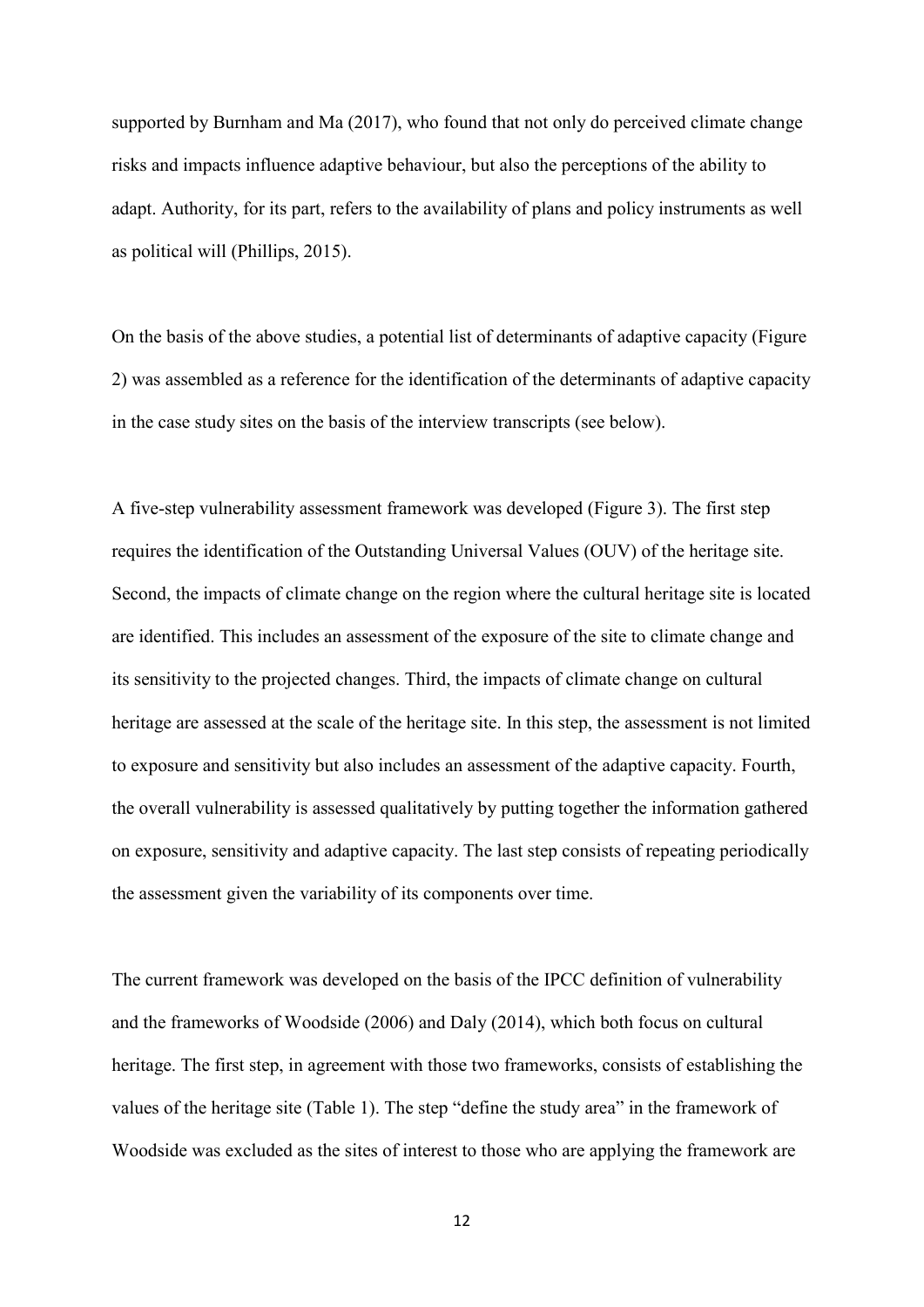already known and are described in the first step of the current framework. The second and third steps of the developed framework differs from the ones of Woodside (2006) and Daly (2014), as the idea behind its development was the inclusion of all available literature and tools, and, more importantly, the inclusion of bottom-up knowledge at two different geographical scales, i.e., national/regional and local, to inform the assessment process, and hence reaching experts involved in sites other than the one being examined as well as different levels of government. The last step of the current framework was also not included in previous frameworks, and was added to emphasise the importance of re-assessing vulnerability over time given the dynamic nature of its components.

The current framework aims to be simpler and more adaptable than the previously developed frameworks in the field of cultural heritage. Unlike the framework of Daly (2014), this framework does not require one to be an expert to apply it, but it does require consultations with experts working on the preservation of cultural heritage and local stakeholders to assess the sensitivity of - and the adaptive capacity at - the heritage sites. Such engagement with stakeholders is also not included in the framework of Woodside (2006).

This framework was created to provide guidance in the assessment of the vulnerability of cultural heritage to climate change. The framework also had to be sufficiently general so that it could be applied to any heritage site. This research builds on the stakeholders' engagement activities reported in Sesana et al. (2018, 2019) who found that WHS managers were not aware of any methodology to assess the vulnerability of cultural heritage sites to climate change.

#### 4.1.1 Understanding the values of the site (Step 1)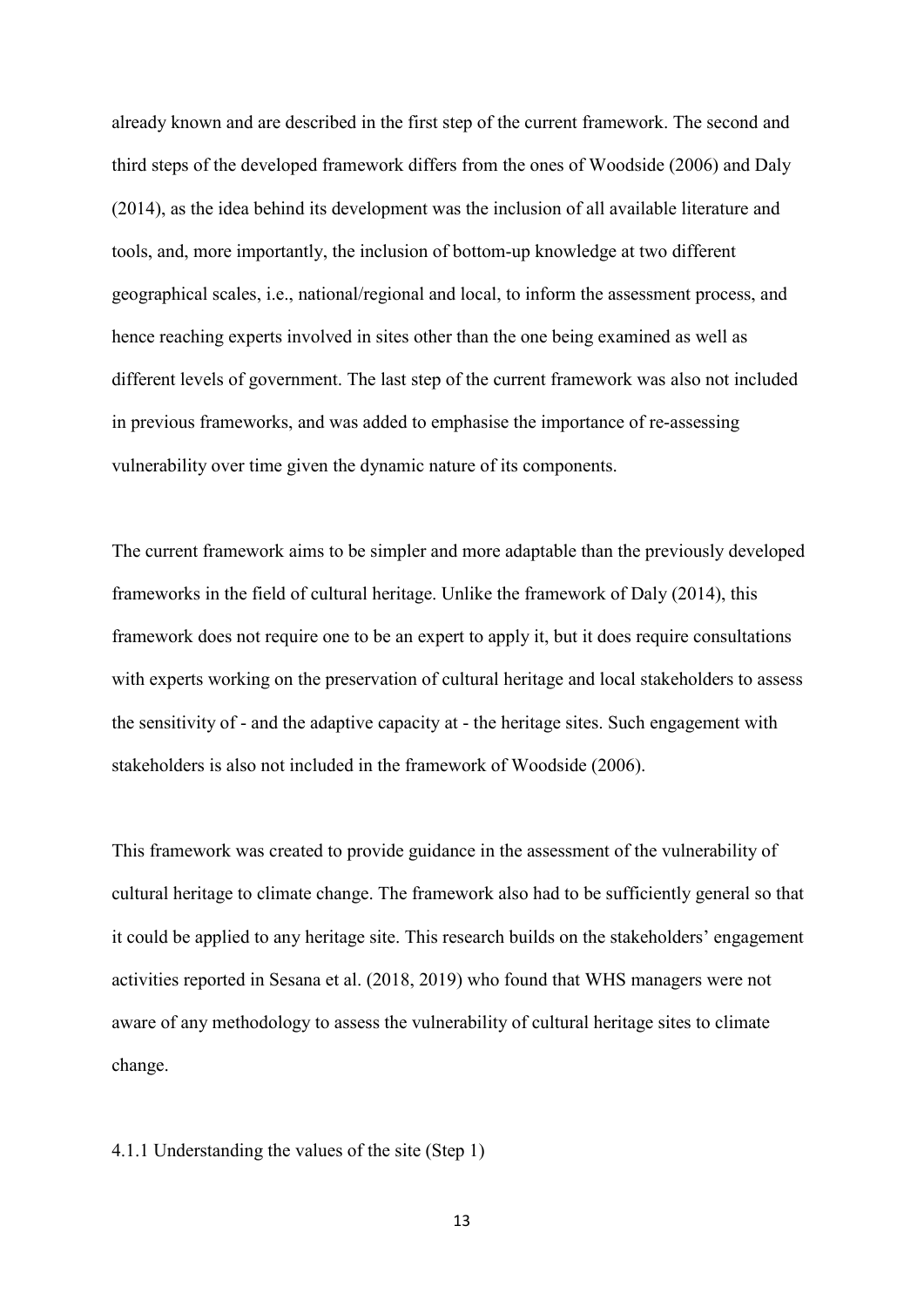Assessing the vulnerability of a cultural heritage site to climate change first requires an understanding of the values associated with the site. In the case of a WHS, the values of a heritage site correspond to the OUV, while for other sites, the values can be determined by consulting management plans, listing guidance and with stakeholders involved in the management and preservation of the site. Then, one needs to understand what climatic conditions can negatively impact on those values (UNESCO, 2014a). Hence, as UNESCO recommends, in the current framework, the cultural values of the site are placed in their social and environmental context (Colette, 2007).

4.1.2 Assessing the impacts of climate change on cultural heritage at the national and/or regional level (Step 2)

This step consists of collecting data on the exposure and sensitivity to climate change impacts of the wider region where the heritage site is located. Exposure is assessed through the analysis of climate change projections and the literature investigating climate change impacts on cultural heritage.

The sensitivity of the site to climate change can be assessed by reviewing the literature, for example, Sabbioni et al. (2010) and Bertolin and Camuffo (2014) provide scenarios of variations in chemical, biological and mechanical degradation of cultural heritage materials under climate change in Europe. In addition, Sesana et al. (*in preparation*) summarises the impacts of climate change on cultural heritage and develops diagrams that can be used by practitioners to easily identify the potential risks that various climatic parameters pose to cultural heritage assets.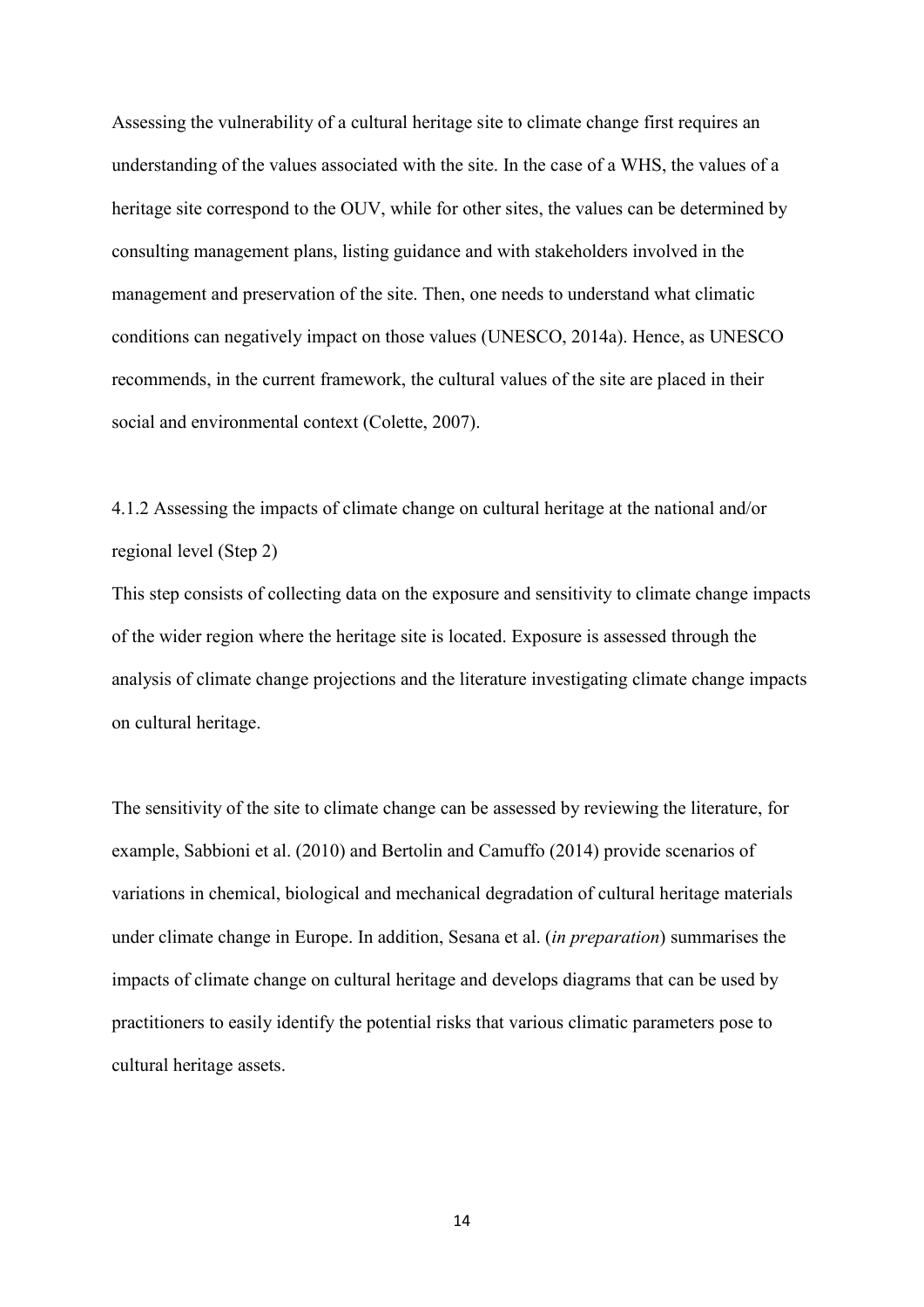This step also benefits from consultation with experts working on cultural heritage preservation, as performed by Cassar (2005) and Cassar and Pender (2005), to translate the potential changes in climatic variables on impacts on cultural heritage. In this step, the specific concerns and detailed impacts at the site itself do not necessarily need to be considered nor do the stakeholders consulted need to have specific knowledge of the site. This step can also inform the assessment of adaptive capacity by providing information on national policies, resources available from higher level of government and governance issues.

4.1.3 Assessing the impacts of climate change on cultural heritage at the local scale (Step 3) The third step consists of identifying vulnerabilities at the local level. In this step, local scenarios of climate change, or regional if the latter are not available, are consulted to determine the exposure of the site to future climate change. Then, as in the previous step, the sensitivities of the heritage site to a given exposure are determined through consultations with experts and local stakeholders involved in the preservation of the heritage site. During the interviews, local issues of concern are identified as well as existing and past impacts of climatic changes. The assessment of adaptive capacity is performed in this step and this is done by categorising the interviewees' answers on the basis of the determinants of adaptive capacity identified using the procedure described above.

#### 4.1.4 Assessing vulnerability (Step 4)

The fourth step brings together information collected from the previous steps to make an overall assessment of vulnerability. The assessment is made qualitatively with vulnerability represented by the following expression:

Vulnerability = f{exposure, sensitivity, adaptive capacity} (1)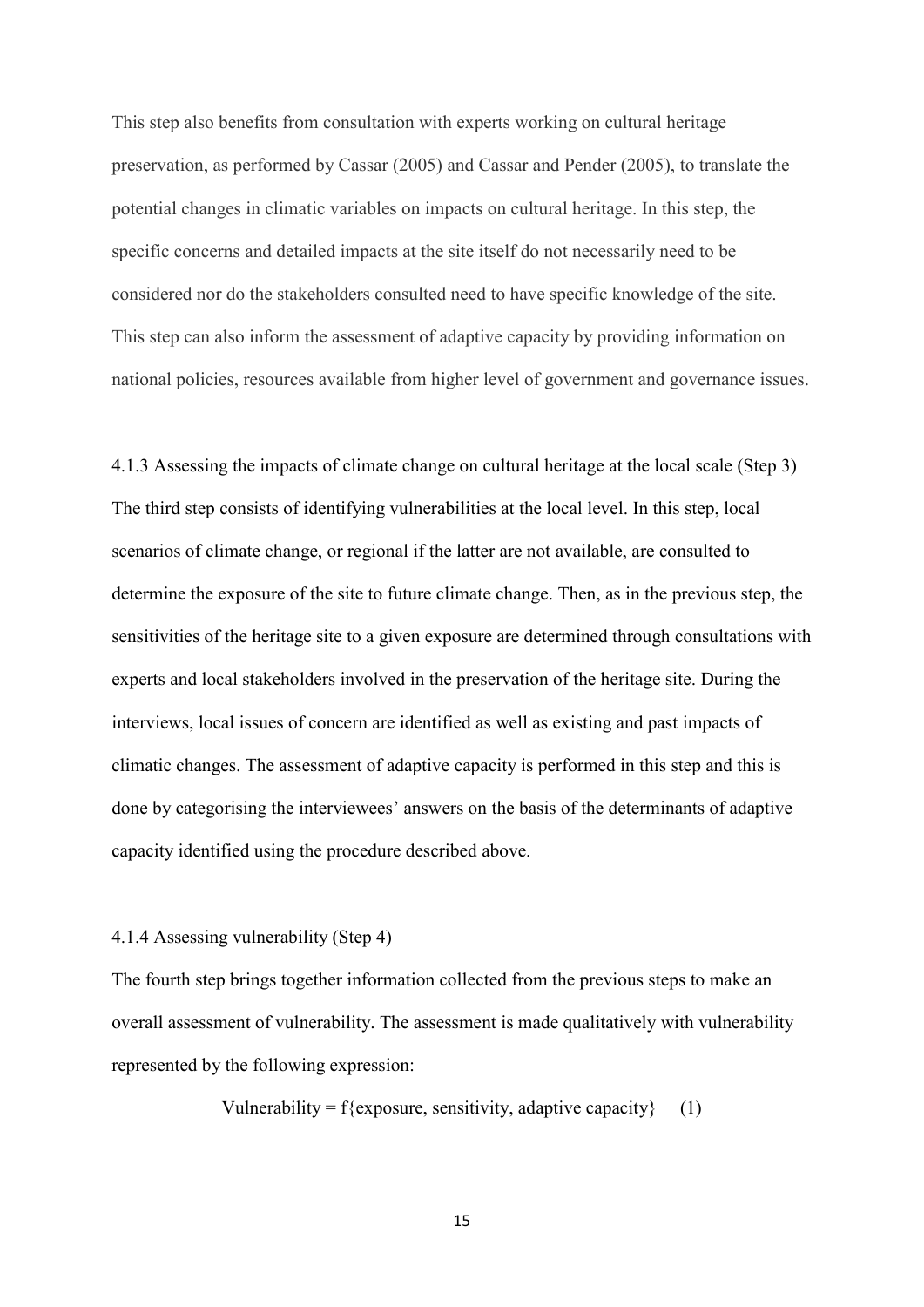Vulnerability and adaptive capacity are often considered to be negatively correlated: the higher the adaptive capacity of a system, the lower is its vulnerability to climate change (Smit and Pilifosova, 2003; Fussel and Klein, 2006).

#### 4.1.5 Repeat periodically (Step 5)

Finally, it is recommended that the application of the framework be repeated every few years, i.e., when there is a change in management or in the site condition, or when new climate change scenarios become available. Adaptive capacity at the sites is dynamic, as it is influenced by changes in the management of the site and legislation.

# 4.2 Application of the framework in the case study sites

The framework was used to assess the vulnerability of three industrial WHS in Europe. The three sites are located in different countries with contrasting climates and heritage typologies. The climate of New Lanark is considered a temperate oceanic climate according to the Köppen climate classification. Average temperatures range from a low of 2.0  $\degree$ C in January to a high of 13.7 °C in July, hence winters are mild and summers warm, and there is no significant difference in precipitation between seasons. Crespi d'Adda has a humid subtropical climate. As for the Scottish site, precipitation does not vary significantly between seasons and winters are mild, but the Italian site experiences hot summers. Rjukan and Notodden have a humid continental climate with warm summers. Winters are cold with temperatures of only -3.9 °C on average in January, but temperatures are on average 16.2 °C in July. Thus, the selection of more than one site allowed the authors to determine the applicability of the methodology in different climates and heritage contexts. Moreover, the assessment of adaptive capacity in different locations led to a more comprehensive assessment of the factors enabling and those constraining adaptation.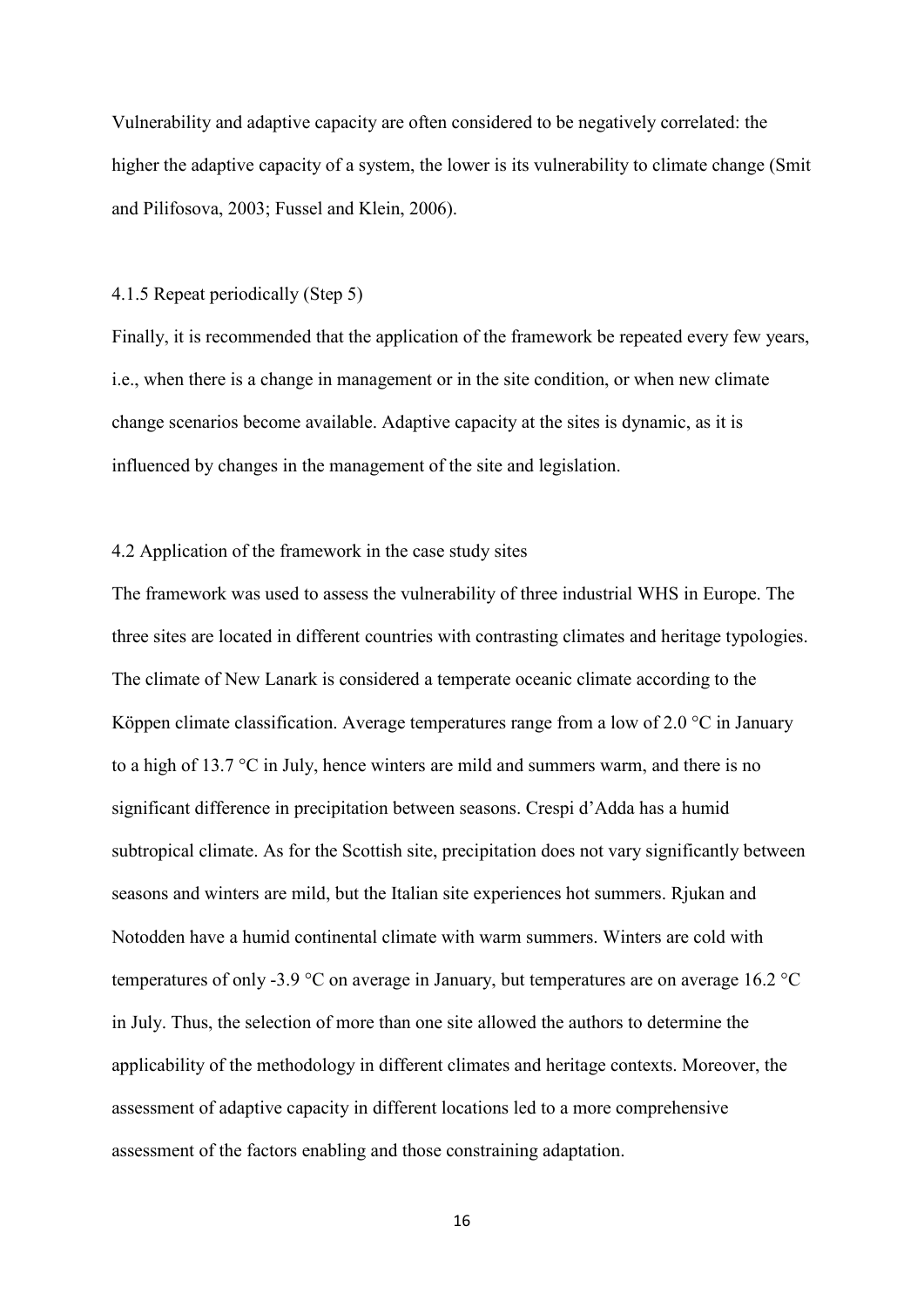#### 4.2.1 Understanding the values of the site (Step 1)

#### *New Lanark, Scotland*

New Lanark is an industrial heritage site set in a natural landscape next to the river Clyde. The village was founded in 1786 based on Robert Owen's utopian idea of an industrial community. It consists of cotton mills and houses for the workers initially built with sandstone and wood. In later construction, the wood was replaced by cast iron columns and beam framing with brick arched ceilings overlaid by fireclay tiles in the industrial buildings. The village is managed by a Trust together with the local council and HES. The site was inscribed in the UNESCO World Heritage List (WHL) in 2001. The recognition of the site as a WHS is not only because of its historical buildings, but also the recognition of Robert Owen's model of an industrial community that influenced industrial sites all over Europe, including the two case study sites in Italy and Norway (Historic Scotland, 2013; UNESCO, 2014b; UNESCO, 2013).

#### *Crespi d'Adda, Italy*

Crespi d'Adda is a hamlet of the municipality of Capriate San Gervasio in the province of Bergamo. This industrial village was founded in 1875 and is set in natural settings between two rivers, which merge at the southern side of the village. The site was listed as a UNESCO WHS in 1995 and the municipality is responsible for its management together with the *Consorzio Parco Regionale Adda Nord*. The village is an archetype of a 'company town' with its unspoiled urban and architectural structure, as well as a paradigm of a working village of the  $19<sup>th</sup>$  and  $20<sup>th</sup>$  centuries. The industrial buildings of the site were built with brick walls, plasters, terracotta decorations and iron windows, while the residential buildings were built with mixed masonry (bricks, sandstone and conglomerate stone) and wooden windows.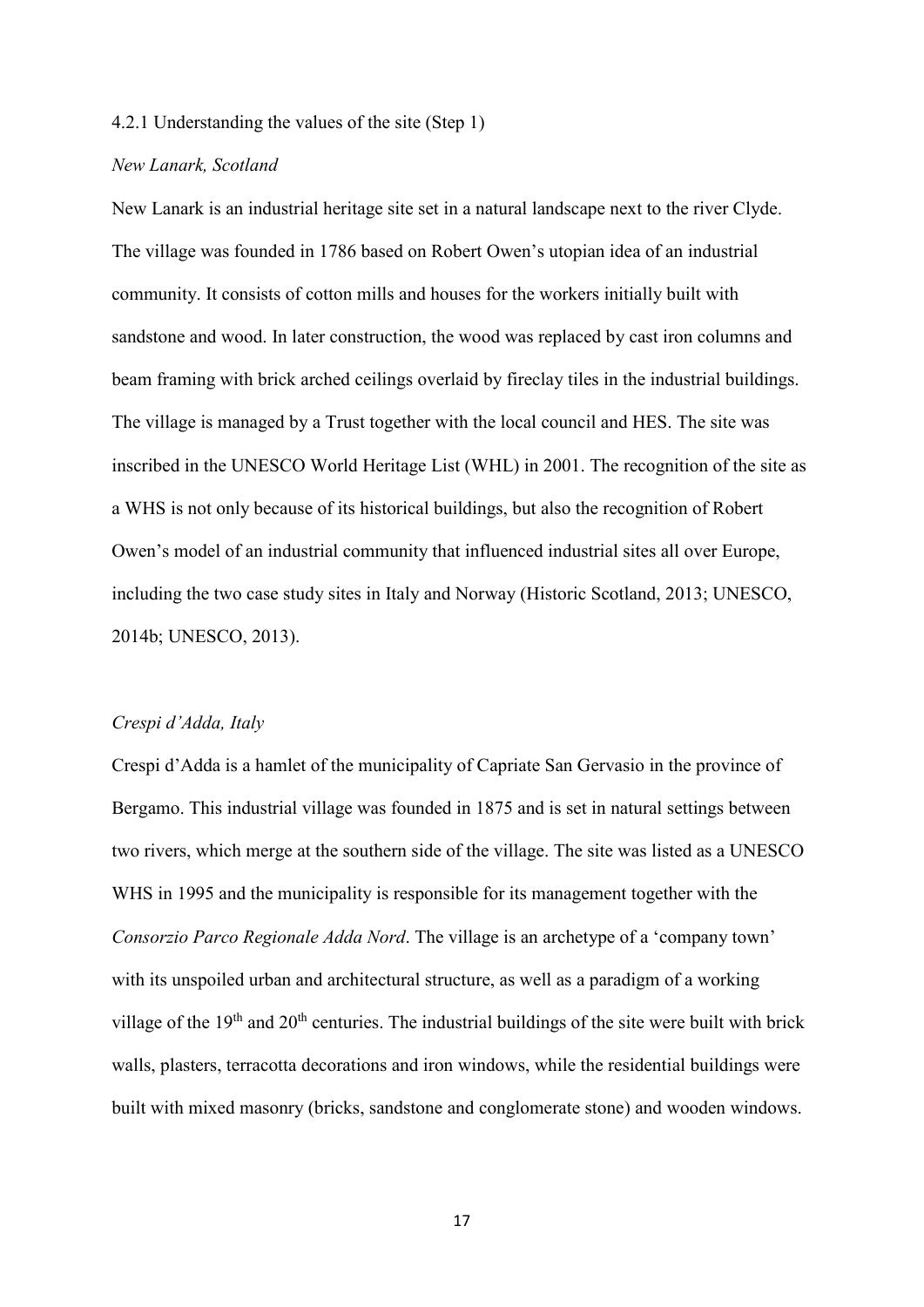The site has a high level of authenticity in comparison to other industrial sites, likely because of the remoteness of the site (Borgarino et al., 2016a, 2016b; Gasparoli and Ronchi, 2013).

#### *Rjukan-Notodden, Norway*

The Rjukan-Notodden WHS is larger than the two other sites and also more recent. The site comprises the towns of Rjukan and Notodden, and is located in a dramatic natural landscape with steep mountains, rivers, waterfalls and lakes. It was founded at the beginning of the  $20<sup>th</sup>$ century for the purpose of producing fertilizers from atmospheric nitrogen using locally generated hydropower. The site was inscribed in the UNESCO WHL in 2015. The management of the heritage site is under the protection of a World Heritage Council, including members from the Directorate for Cultural Heritage, the county authority, the municipalities, and the Norwegian Industrial Workers Museum (Taugbøl et al., 2014). The site comprises mostly residential wooden houses and concrete structures for the industrial buildings.

4.2.2 Assessing the impacts of climate change on cultural heritage at the national and/or regional level (Step 2)

In the UK, a key source of climate change scenarios are the UK Climate Projections 2009 (UKCP09), which provide probabilistic projections for a range of atmospheric variables at a spatial resolution of 25 km. Hence, these projections were used for the Scottish site. For the other two sites, the climate change scenarios were obtained from the 'Climate Change Knowledge Portal<sup>'[1](#page-18-0)</sup>, which are available at a  $1^{\circ}x1^{\circ}$  spatial resolution from 35 GCMs used by the IPCC 5th Assessment Report. The magnitude of the projected climatic changes

<span id="page-18-0"></span> <sup>1</sup> https://climateknowledgeportal.worldbank.org/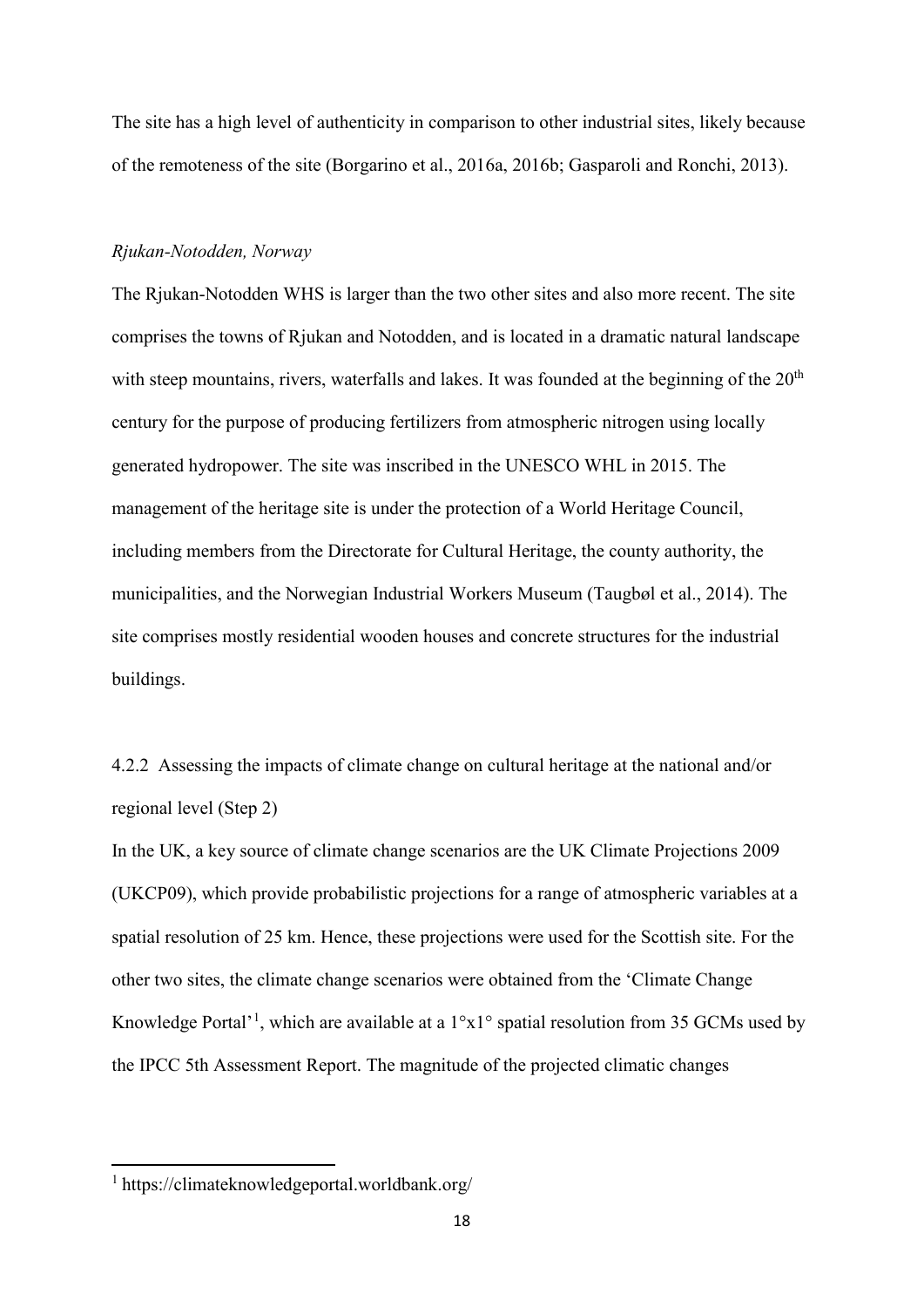throughout the  $21<sup>th</sup>$  century depend on the GHG emission scenario selected and, for the purpose of this assessment, the medium GHG scenario was selected.

To determine the sensitivity of each cultural heritage site to climate change, 28 semistructured interviews were conducted with a first group of interviewees (Group 1 in Table 2). The interviewees were academics and researchers from different universities and research centres in Scotland, Italy and Norway as well as experts involved with EU projects focusing on the theme of climate change and cultural heritage, members of governmental institutions working on the preservation of cultural heritage and managers of heritage sites (other than the ones under investigation). The expertise of the interviewees varied greatly and included anthropologists, archaeologists, architects, conservation scientists, geologists, climatologists, biologists, sustainability officers and urban planners, in addition to the managers and coordinators of heritage sites.

The interviews were transcribed and analysed using the NVivo software (Version 11, QSR International (UK) Limited, Daresbury, Cheshire, UK). Ethical approval was sought and obtained through the University of the West of Scotland procedure. The analysis first aimed at identifying the issues of concern in terms of changing environmental conditions in the region/country where the cultural heritage site is located. As an example, an increase in rainfall and landslides was of concern to the interviewees in Scotland (Table 3). Then, the sensitivity of cultural heritage to those climatic issues, as perceived by the interviewees, were identified. For example, an increase in the decay of sandstone buildings in Scotland due to increased precipitation (Table 4).

4.2.3 Assessing the impacts of climate change on cultural heritage at the local scale (Step 3)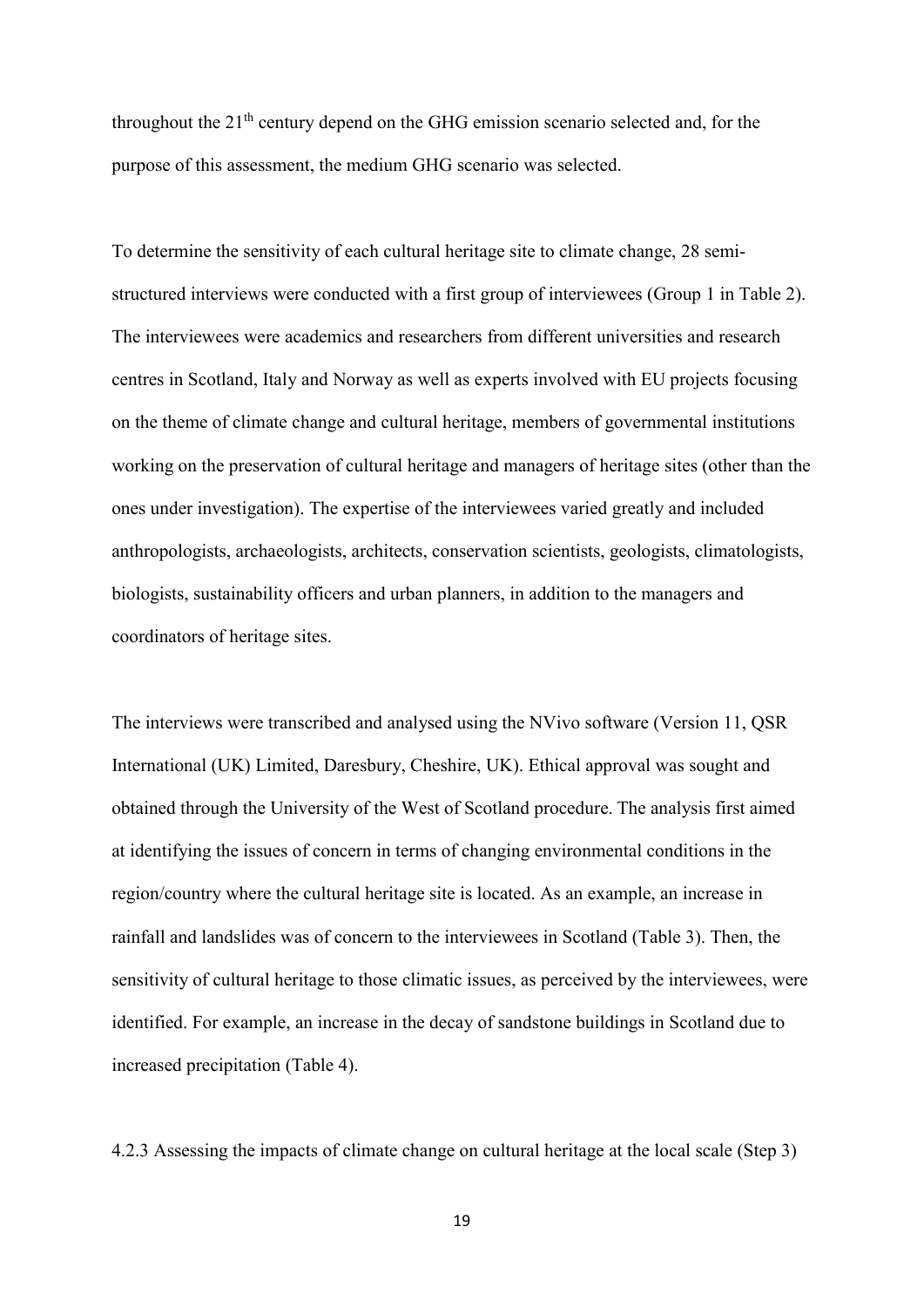Semi-structured interviews were conducted with the managers and coordinators of the case study sites as well as with other professionals and academics directly involved in the preservation of the heritage sites being studied (Group 2 in Table 2). The interview questions were worded so as to assess the sensitivities of - and the adaptive capacity at - the sites. The analysis highlighted the issues of concern, as identified by the interviewees, in relation to climate change in the three WHS. Table 5 provides a selected number of quotations from the interviewees, highlighting the interviewees' awareness of the exposure and the sensitivities of the sites to climate change. Table 6 presents examples of the interviewees' responses at the three WHS in relation to the analysis of adaptive capacity.

Comparing the determinants of adaptive capacity identified in the literature with the interviewees' responses, a list of determinants was identified: resources; information and awareness; management capacities; learning capacity; leadership; communication and collaboration; and governance (Figure 2). The determinant 'resources' comprises economic, human and technical resources. 'Information and awareness' include knowledge of climate change impacts on cultural heritage. 'Management capacities' is referred to as 'institutions' as in IPCC (2001). 'Learning capacity' and 'leadership' have the same meaning as in Gupta et al. (2010). 'Communication and collaboration', which were considered part of the determinant 'leadership' in Phillips (2015), here refer to international partnerships, the sharing of tools and information, and collaboration between institutions. 'Governance' has a similar meaning to 'authority' in Phillips (2015), but it does not only include the availability of plans and policy instruments and political will, but also the governance process.

4.2.4 Assessing vulnerability (Step 4)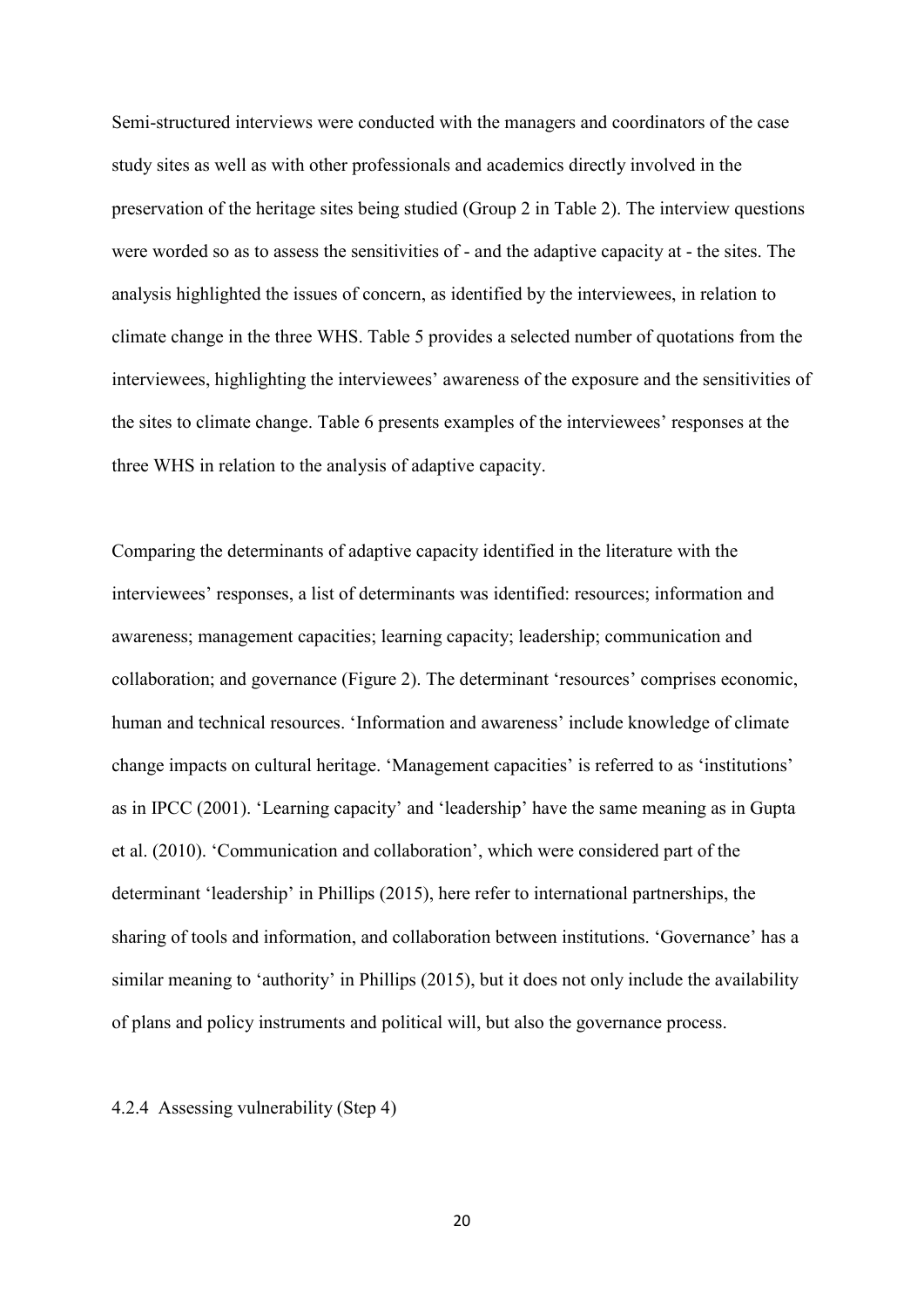After gathering information on the heritage values of a site, its exposure and sensitivity to climate change, and the capacity to deal with climate change impacts, vulnerability is assessed.

#### *Exposure*

For New Lanark, climate change scenarios project the climate to become warmer with an increase and a decrease in winter and summer precipitation, respectively, and a decrease in summer relative humidity. Moreover, an increase in storms, wind intensity and wind-driven rain, time of wetness and landslides is projected (Sabbioni et al., 2010).

For Crespi d'Adda, there are contrarieties amongst GCMs in their climate change projections. The models project the region centred on Crespi d'Adda to become warmer, however, some models project wetter conditions while others project drier conditions under climate change and hence the ensemble median of the projected precipitation change is near zero. In Sabbioni et al. (2010), only one climate model was used to assess the impacts of climate change on cultural heritage in Europe and, using that model, a decrease in the frequency of precipitation and an increase in its intensity are projected together with an increase in the risk of landslides.

Rjukan-Notodden is projected to become warmer while winter and summer precipitation will increase and decrease, respectively, under climate change according to the majority of the GCMs. A risk of landslides is also projected due to extreme precipitation, as well as an increase in wind, wind driven rain and the number of freeze-thaw cycles (Sabbioni et al. 2010).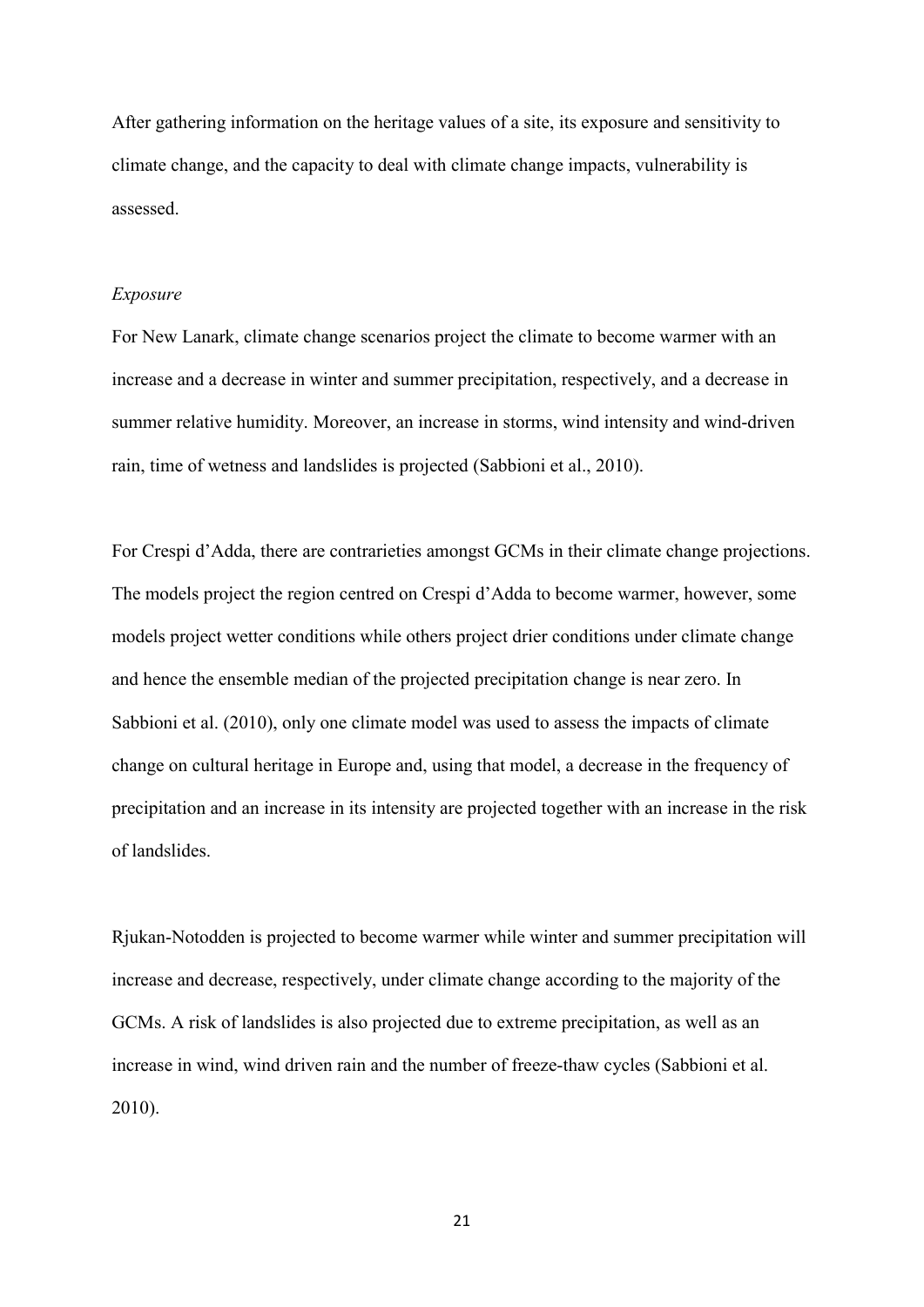#### *Sensitivity*

As a result of the projected increase in precipitation and storminess, the interviewees consulted as part of step 2 of the framework (i.e., Group 1 in Table 2) identified flash floods and landslides as potential issues of concern for New Lanark. A risk for ground instability and thus landslides was also mentioned in an unpublished risk assessment by HES as well as river flooding, although the part of the WHS that was identified to be at risk was not where the historical buildings are located (HES, *personal communication*, September 2016). Accordingly, river flooding was not perceived as an issue of concern in the interviews conducted locally as part of step 3 of the framework, but issues related to the maintenance of the retaining walls on the hillslopes were highlighted. Past failures of the retaining walls, which had put at risk part of the heritage site, were mentioned by the interviewees, as well as the potential for flash floods, ground instability and landslides. In addition, the interviewees were not concerned with the potential for long-term decay of the building materials comprising the site, as they considered the buildings to be robust. However, Bertolin and Camuffo (2014), Leissner et al. (2015) and Sabbioni et al. (2010) reported projections towards an increase in weathering of the buildings in the region where the site is located because of climate change related impacts (e.g. salt crystallization, corrosion, biomass accumulation). Furthermore, an increase in heavy rain may overwhelm roofs and gutters with a subsequent risk of penetrating damp and the associated degradation of building materials.

In Crespi d'Adda the interviewees were not concerned about climate change impacts on the site. Past floods and landslides were mentioned by the interviewees, but they occurred in areas close to the site and outside the WHS boundaries. One interviewee expressed concern for the natural heritage within the site due to tropicalization of the weather and subsequent biodiversity changes. No interviewees were aware of potential changes in the long-term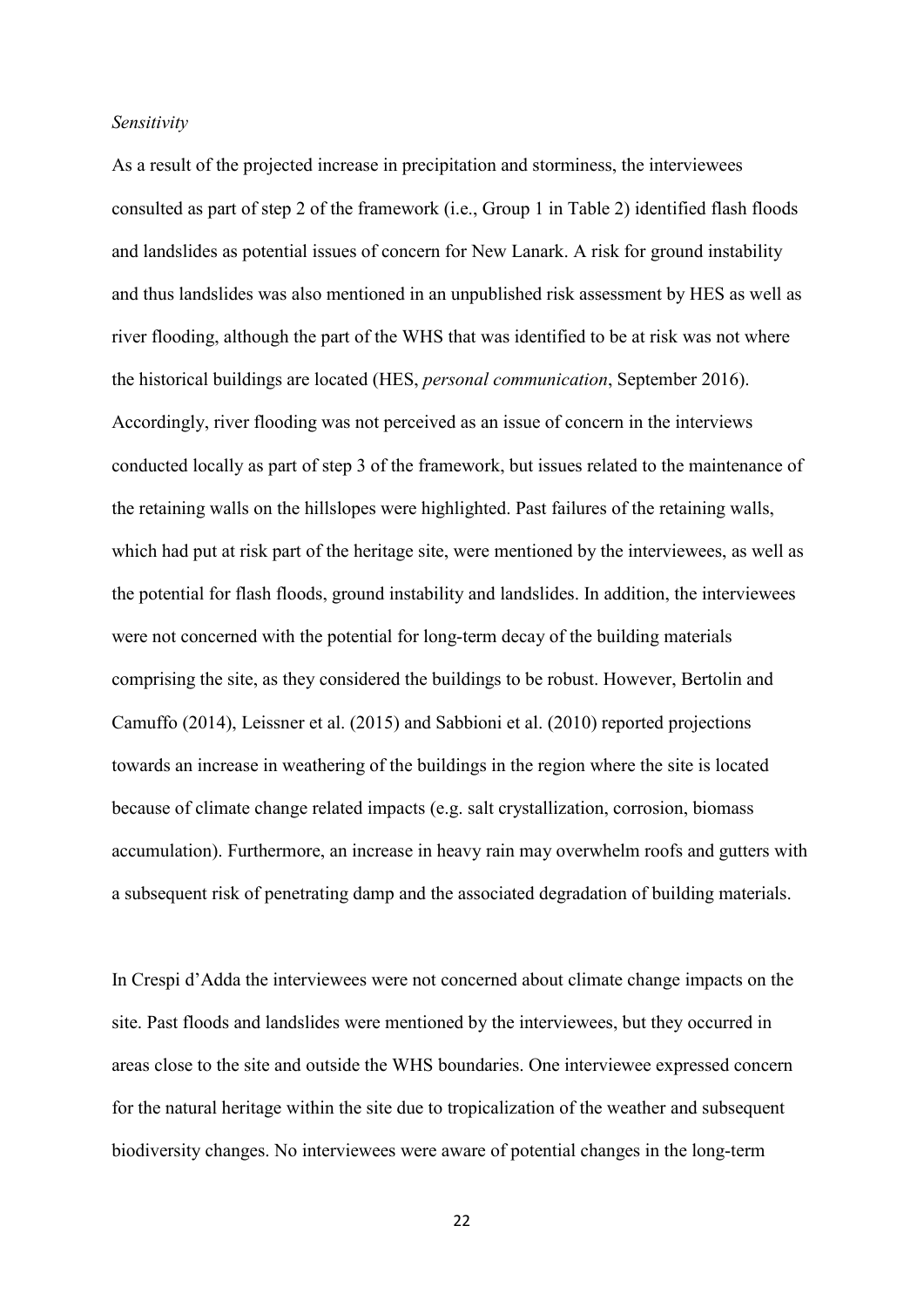decay of the historical buildings comprising the site due to changing climatic conditions. In the literature, a projected increase in salt-crystallization, 'thermoclastism' and corrosion is projected for the region where the site is located as well as a possible increase in landslides due to an increase of extreme rainfall (Sabbioni et al., 2010). It was also mentioned that the buildings on the site are perceived as robust if they are properly maintained. Some buildings deteriorated after the cessation of industrial activity because of the associated lack of maintenance, which may make them more susceptible to climate change impacts.

In Rjukan-Notodden the interviewees raised flooding, ground movement and erosion, landslides, avalanches and snow melting as issues of concern with regard to the preservation of the historical site. A gradual degradation of heritage materials under climate change was mentioned by only one interviewee, and it referred to a potential increase in the corrosion of reinforced concrete if not properly maintained. Likewise, the literature indicates potential increases in landslides and corrosion under climate change, but also an increase in biomass accumulation, fungal decay on wooden structures, and salt-crystallization for geomaterials (Sabbioni et al., 2010; Bertolin and Camuffo, 2014). Some of the buildings are built with robust materials, but others, for instance timber houses, require continuous maintenance and repairs.

#### *Adaptive Capacity*

In New Lanark the managers were aware of the potential impacts of climate change on the site. They periodically monitor the buildings and, when needed, conduct maintenance. Financially, the site is supported by a governmental institution, however, there would be issues if expensive adaptation measures were to be needed subsequent to an extreme event, for instance. The determinants that were identified as enabling adaptive capacity at this site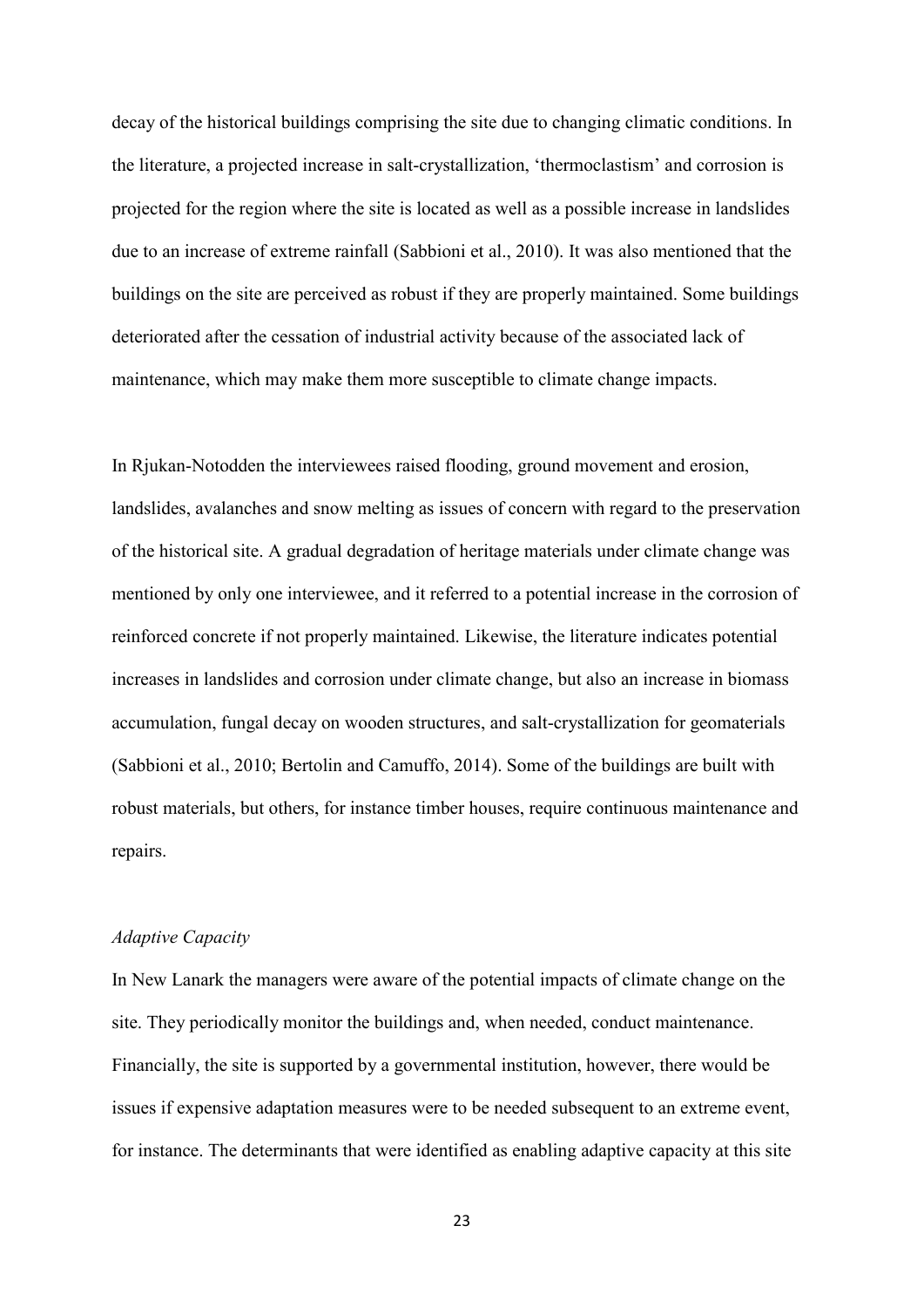are resources (economic, human and technical), information and awareness, leadership and governance (Table 7). However, it is suggested that the management capacity at the site could be improved by incorporating climate change in the site management plan and by sharing experiences through international partnerships.

At Crespi d'Adda, there was limited awareness of climate change impacts amongst the interviewees, notably on the influence of climate change on the long-term decay of the heritage assets. An important issue of concern was the lack of maintenance of the buildings comprising the WHS, because of a lack of financial resources and the high number of privately-owned historical buildings, as some owners cannot cope with the expenses related to building maintenance. Therefore, a lack of awareness of climate change impacts and resources were found to be the determinants constraining the capacity to adapt at Crespi d'Adda; this is in addition to the need for better governance and management capacity as described in Table 7. 'Leadership' and 'communication and collaboration', for their part, were found to be enabling adaptive capacity. However, the community engagement was not related to climate change and the managers of the site need to build partnerships, as the lack of the latter is currently a constraint to adaptation.

At Rjukan-Notodden there is good awareness of - and preparedness for - climate change impacts on cultural heritage. The heritage assets are periodically maintained and monitored and the site receives financial help from government (Table 7). However, more information and a higher level of preparedness are needed to deal with the projected increase in the gradual degradation of historical materials under climate change. Most determinants were found to enable the capacity to adapt at this site, but 'human resources' and 'information and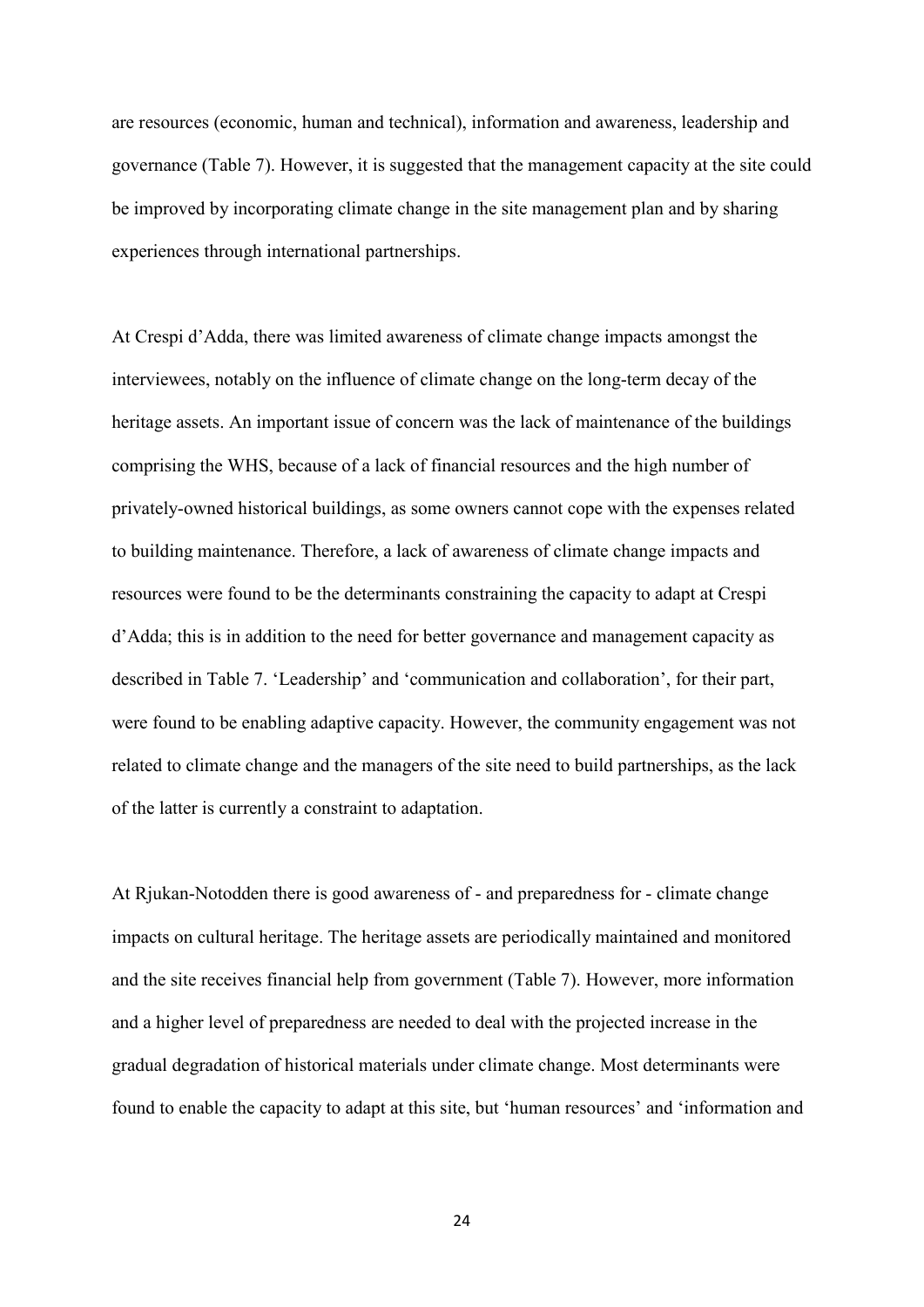awareness' can be improved by hiring experts with traditional skills in conservation and getting more information on the effect of gradual changes in climate on heritage decay.

#### *Vulnerability*

In New Lanark, an increase in precipitation and humidity is projected under climate change, which might cause further weathering of building materials. Although the buildings are made of robust materials, they are at risk of ground instability and landslides on hillslopes because of higher precipitation. The draining system, retaining walls and vegetation on the hillslope need continuous monitoring and maintenance. Site managers are aware of some of the potential impacts of climate change. They are periodically monitoring the heritage assets and maintenance does take place when needed. However, climate change is not included in the management plan of the site and if the site were to face a disaster, expensive adaptation might be required with a likely lack of financial resources to deal with it without external support.

The sensitivity of the Crespi d'Adda WHS is overall low with the exception of abandoned buildings, which are more sensitive to degradation caused by environmental change. However, the adaptive capacity of this site is arguably the lowest of the three sites due low awareness by managers on how the site might be impacted by climate change and hence a low degree of preparedness. Therefore, if increased precipitation were to occur as a result of climate change, and there is high uncertainty about this given the contrarieties in the projections amongst GCMs for this region, the ability to cope might be limited.

Rjukan-Notodden is projected to be exposed to an increase in precipitation, flooding and landslides, as well as a greater occurrence of freeze-thaw cycles under climate change, and hence greater weathering of the materials of historical buildings. The site comprises industrial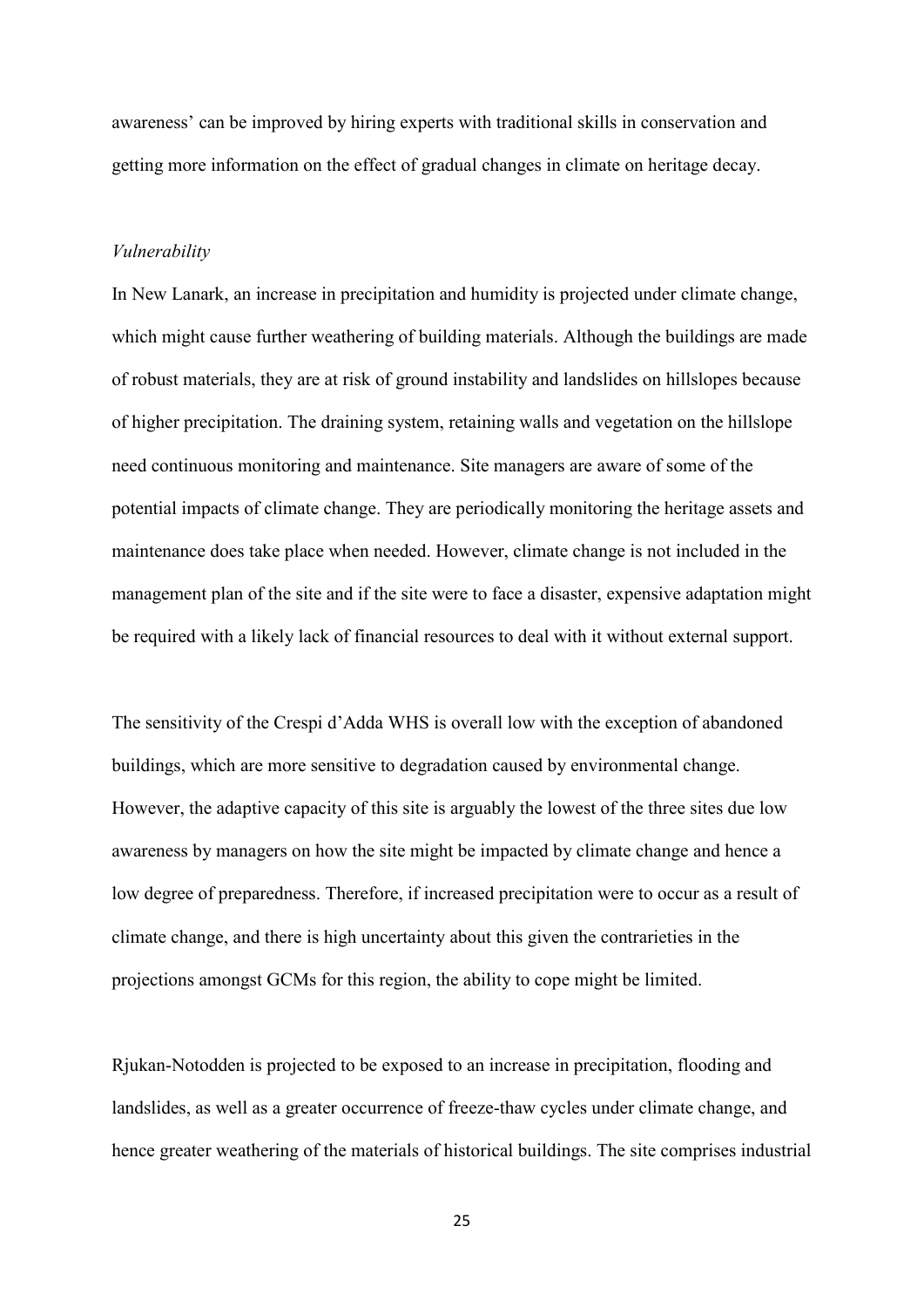buildings made of concrete, but also timber houses that are more sensitive to environmental stressors. Adaptive capacity at the site is good. In fact, the site is an example of best practice in the assessment of climate change impacts on cultural heritage. There is good awareness of climate change risks, because of experience dealing with past hazardous events, with the latter having led to accomplishment of a risk assessment. There is, however, less awareness of the long-term decay of the site due to potential changes in climate, as projected in literature.

#### 4.2.5 Repeat periodically (step 5)

The outcome of the application of the framework in the three WHS constitute a baseline for future assessments.

#### **5. Discussion and conclusion**

Although historical buildings have been resilient to past climatic conditions they may become more vulnerable under climate change as changing conditions alter and accelerate decay processes. Hence, a changing climate leads to the need for risk and vulnerability assessments. Such assessments are performed to evaluate the potential risks arising from climate change for the purpose of improving adaptation decision-making, notably in terms of prioritizing conservation efforts and maintenance. Most research conducted to date used a top-down approach to assess the impacts of climate change on cultural heritage. The research presented in this paper investigates the incorporation of a bottom-up component by engaging stakeholders in the analysis of vulnerability.

This study presents the development and application of such a vulnerability assessment framework using an integrated approach. The conceptual framework was critically evaluated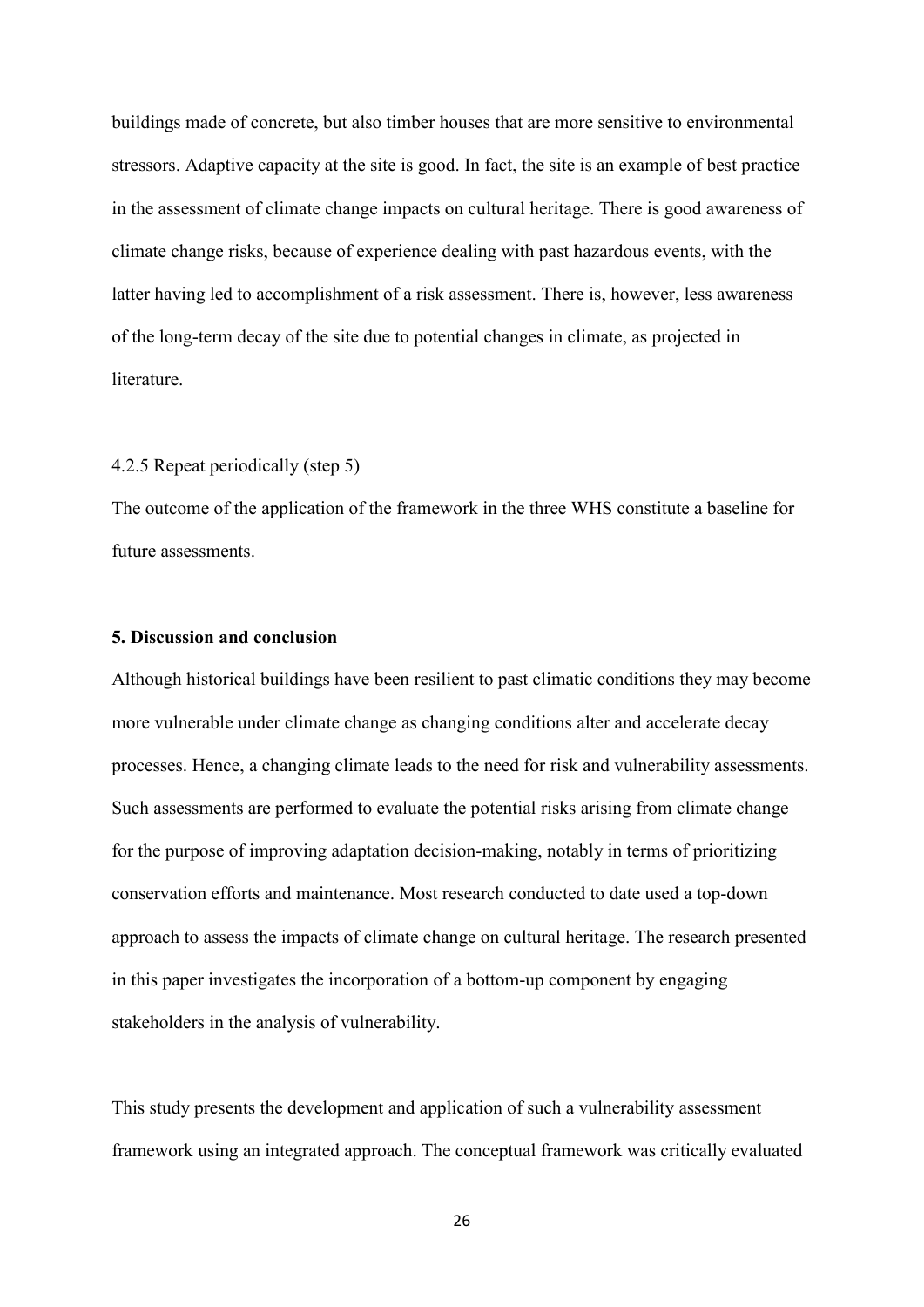through the assessment of the vulnerability of three UNESCO WHS to climate change. To the authors' knowledge, no framework has previously been applied to more than one country or on more than one heritage typology. The methodology developed as part of this paper is intended to be applicable to any cultural heritage site. The framework combines climate change projections, academic literature and bottom-up knowledge derived from interviews with academics, members of governmental institutions and managers of heritage sites. The assessment of vulnerability using the developed framework was informed by stakeholders' perceptions of the sensitivity of - and the adaptive capacity at - the sites to climate change. The integrated approach that the framework followed identified specific vulnerabilities, which could be contextualised against large-scale top-down climate change scenarios.

An integrated approach results in a more relevant and detailed description of adaptation potential through the identification of the factors that enable (or constrain) adaptation, as determined by local stakeholders. The analysis of adaptive capacity highlighted a lack of decision-makers' awareness of climate change impacts on cultural heritage and thus also a lack of dissemination of knowledge on this topic. Specifically, awareness of the impact of extreme events, such as flooding, was higher in comparison to awareness of the consequences of gradual degradation due to long-term climate change. Step 2 of the framework helps to overcome this barrier by encouraging communication between site managers and experts working on preserving cultural heritage. The latter can facilitate adaptation by providing reliable information not only on climate change impacts but also on adaptive responses, including technical assistance, which was found to be a constraint to adaptation in this study and in previous research on cultural heritage (Sesana et al., 2018; Fatorić and Seekamp, 2017; Phillips, 2015, 2014). Moreover, as climate change is rarely incorporated in the management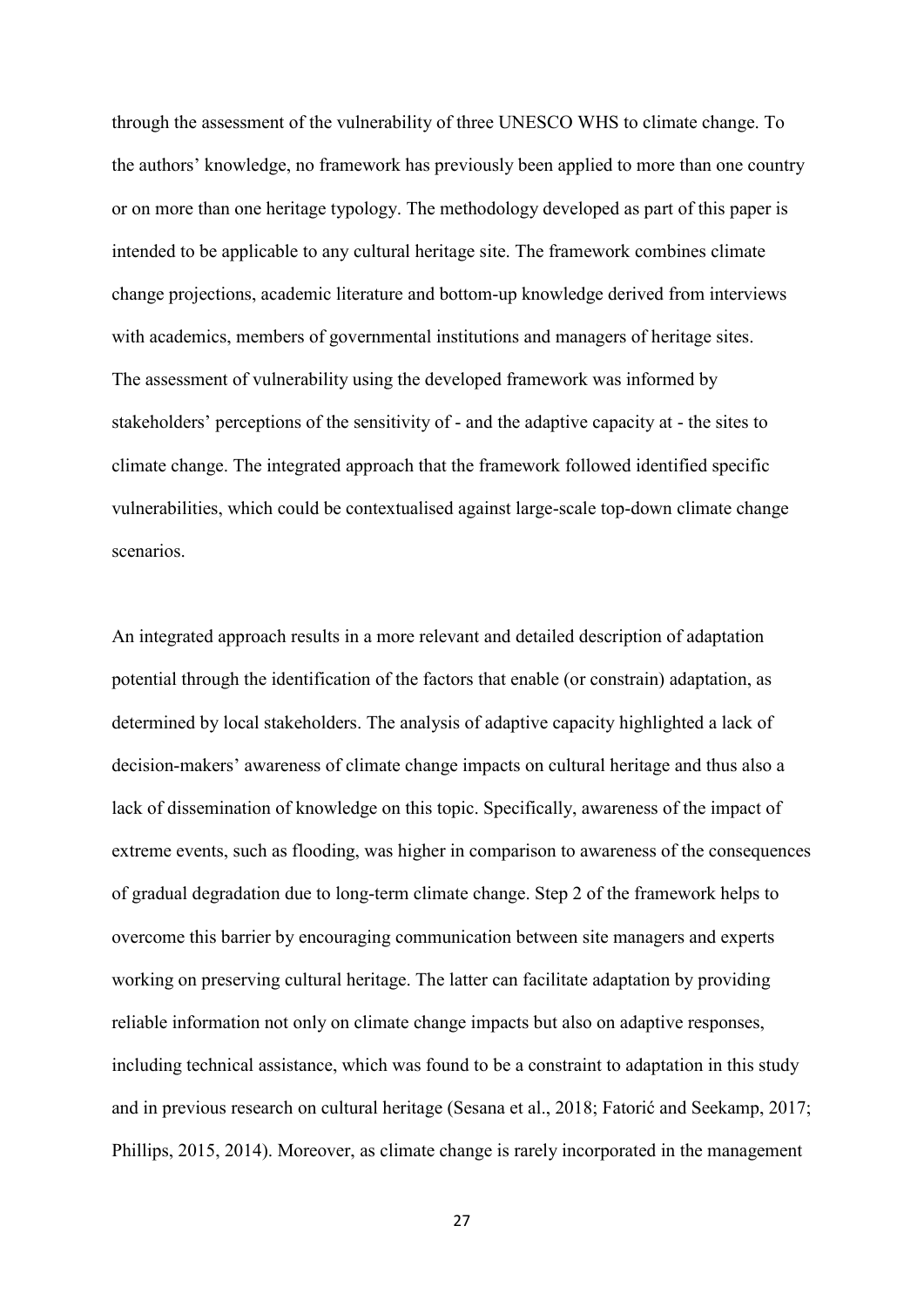plans of cultural heritage, it is hoped that the application of this framework can facilitate its incorporation (Bonazza et al., 2018). Furthermore, it was found that it is misleading to believe that adaptation is solely a local response as it requires significant resources and hence often support from national government. Governments can also implement regulations to encourage adaptation and the way it is informed and implemented.

The application of the framework also identified some limitations of the available tools projecting climate change impacts. For example, there is a difficulty in interpreting projections when they differ between models. There is also a question as to whether such tools provide sufficient details, for instance on the frequency of some climatic events. In some cases, the resolution of the tools was seen as insufficient to provide data at the specific site scale, for example when sites are located at boundaries between different zones with different climate change projections. Uncertainty in - and difficulty in using - climate change projections because of the lack of availability of a user-friendly interface and the lack of detailed information are commonly referred to in the literature (Sesana et al., 2018; Carmichael et al., 2018; Phillips, 2014). Moreover, studies that used climate change projections to assess the impacts on cultural heritage, such as Sabbioni et al. (2010) and Bertolin and Camuffo (2014), provide key information for informing the assessment of vulnerability, and the next step would be to provide more detailed information at the scale of the heritage site. Ciantelli et al. (2018) and HES (2018) did further research in this direction by developing local scale risk maps, but more work still remains to be done. In addition, it is also recommended that further research should be conducted on the applicability of the methodology applied in this paper to natural WHS and particularly to areas where cultural and natural heritage are mixed. In fact, during the application of this framework, some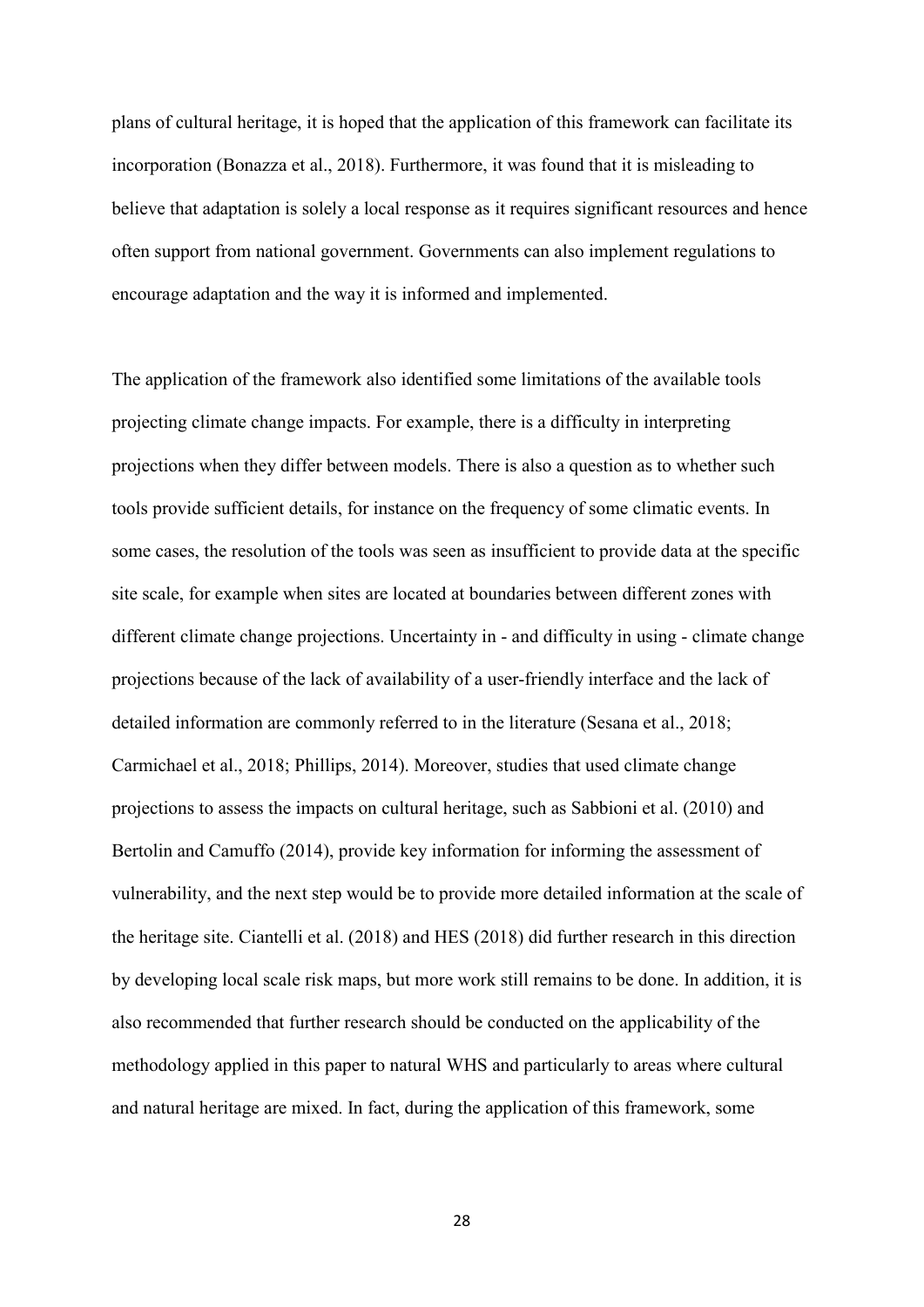interviewees highlighted the interconnections between the natural and the cultural heritage in the case study sites.

The framework was designed to be applied without the figure of an 'expert assessor' in a way to be suitable for application in any cultural heritage sites. This may include sites with sparse technical or economic resources, or where there is low awareness of climate change impacts. The framework can be applied in different contexts and to different heritage typologies, it can be modified and implemented further by the stakeholders using it or it can be integrated within existing risk assessments.

The framework was developed to help site managers and decision-makers. This new understanding should help improve knowledge of the impact of climate change on cultural heritage sites and aid site managers and decision-makers to include the outcomes of vulnerability assessment in sites management plans. This information can be used to develop targeted interventions aimed to drive the development of new conservation strategies that incorporate climate change risk assessment into the management of the sites. The step subsequent to a vulnerability assessment is the identification of adaptation measures to cope with the identified vulnerabilities. Further research should then be undertaken to investigate the process of adapting cultural heritage to climate change.

#### **Acknowledgements**

We thank all the interviewees who participated in this study as well as HES for the information provided. We are also grateful to the Institute of Atmospheric Sciences and Climate, National Research Council of Italy (ISAC-CNR) and the Norwegian University of Science and Technology (NTNU) who both hosted the first author for a month, and the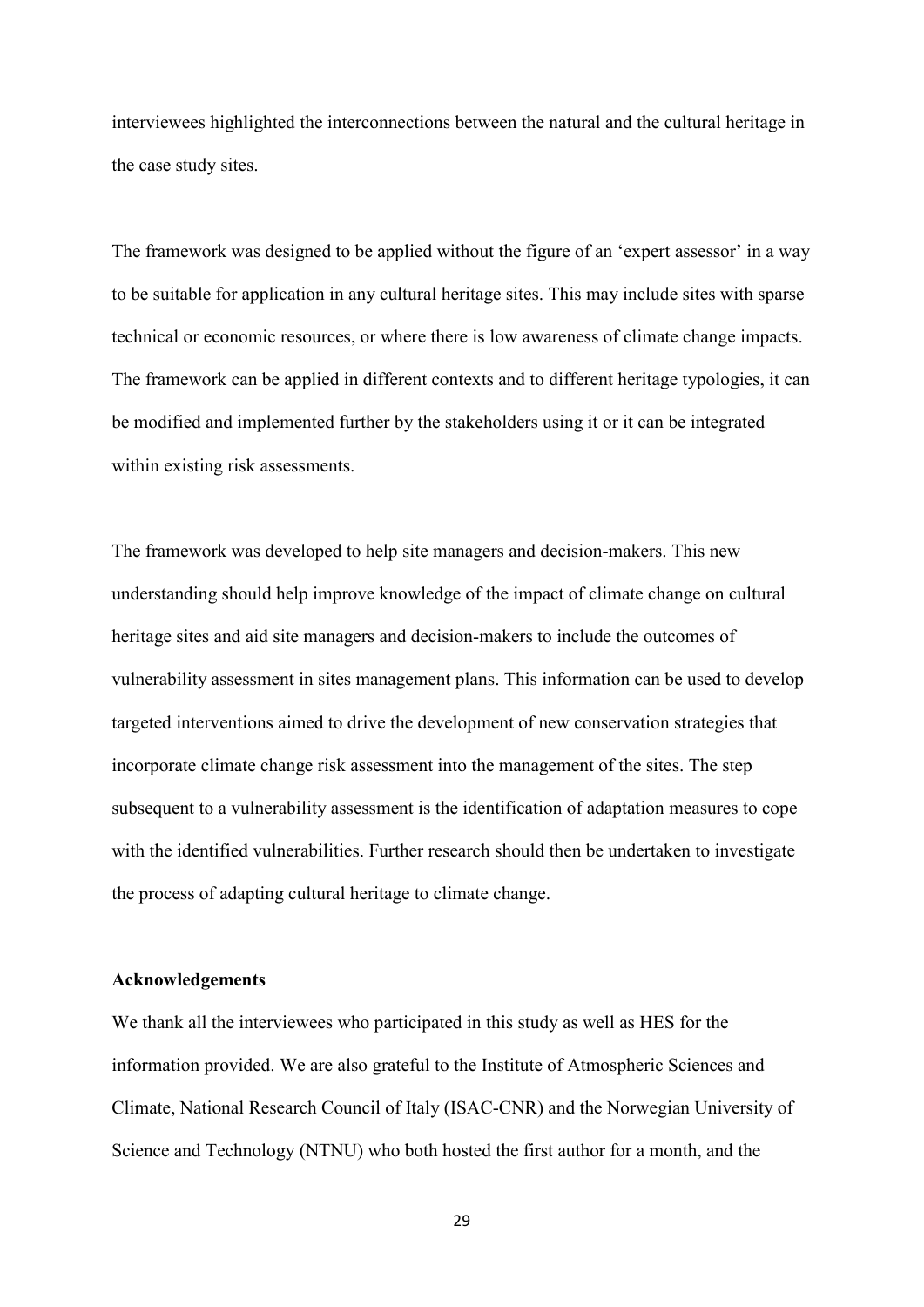Scottish Funding Council via the Scottish Alliance for Geoscience, Environment and Society

(SAGES) who funded those two academic visits.

**Conflicts of Interest:** The authors have no conflict of interest to declare.

## **References:**

- ADGER, W.N., KELLY, P.M., 1999. Social Vulnerability to Climate Change and the Architecture of Entitlements. *Mitigation and Adaptation Strategies for Global Change, 4, 3-4, 253-266.*
- ARINO, X., LLOP, E., GOMEZ-BOLEA, A. & CESAREO SAIZ-JIMENEZ, C., 2010. Effects of climatic change on microorganisms colonizing cultural heritage stone materials. *In:* LEFÈVRE, R.-A. & SABBIONI, C. (eds.) *Climate change and cultural heritage. Proceedings of the Ravello international workshop, 14-16 May 2009 and Strasbourg European Master-Doctorate Course 7-11 September 2009.* Bari, Italy: EDIPUGLIA.
- BERTOLIN, C. & CAMUFFO, D., 2014. Climate change impact on movable and immovable cultural heritage throughout Europe. *In:* CULTURE, C. F. (ed.).
- BONAZZA, A., MAXWELL, I., DRDÁCKÝ, M., VINTZILEOU, E., HANUS, C., CIANTELLI, C., DE NUNTIIS, P., OIKONOMOPOULOU, E., NIKOLOPOULOU, V., POSPÍŠIL, S., SABBIONI, C., STRASSER, P., 2018. Safeguarding Cultural Heritage from Natural and Man-Made Disasters - A comparative analysis of risk management in the EU (Contract n ° EAC-2016-0248). DOI: 10.2766/224310.
- BONAZZA, A., MESSINA, P., SABBIONI, C., GROSSI, C. M. & BRIMBLECOMBE, P., 2009a. Mapping the impact of climate change on surface recession of carbonate buildings in Europe. *Science of The Total Environment,* 407**,** 2039-2050.
- BONAZZA, A., SABBIONI, C., MESSINA, P., GUARALDI, C. & DE NUNTIIS, P., 2009b. Climate change impact: Mapping thermal stress on Carrara marble in Europe. *Science of The Total Environment,* 407**,** 4506-4512.
- BORGARINO, M. P., DELLA TORRE, S., GASPAROLI, P. & RONCHI, A. T., 2016a. Crespi d'Adda, Italy: the management plan as an opportunity to deal with change. *The Historic Environment: Policy & Practice,* 7**,** 151-163.
- BORGARINO, M. P., GASPAROLI, P., RONCHI, A. T. & SCALTRITTI, M., 2016b. Governare l'evoluzione di un sistema urbano. Il sito UNESCO di Crespi d'Adda. *TECHNE Journal of technology for architecture and environment,* 12**,** 52-56.
- BRIMBLECOMBE, P. & GROSSI, C. M., 2009. Millennium-long damage to building materials in London. *Sci Total Environ,* 407**,** 1354-61.
- BRIMBLECOMBE, P., GROSSI, C. M. & HARRIS, I., 2011. Climate Change Critical to Cultural Heritage. In: GÖKÇEKUS, H., TÜRKER, U. & LAMOREAUX, J. W. (eds.) Survival and Sustainability. Springer Berlin Heidelberg.
- BRUNO SOARES, M. & GAGNON, A. S., 2012. Reflecting on the challenges and barriers of performing climate change vulnerability assessments in Scotland. International Journa*l of Global Warming,* 4**,** 346-364.
- BRUNO SOARES, M., GAGNON, A. S. & DOHERTY, R. M., 2012. Conceptual elements of climate change vulnerability assessments: a review. *International Journal of Climate Change Strategies and Management.,* 4**,** 6-35.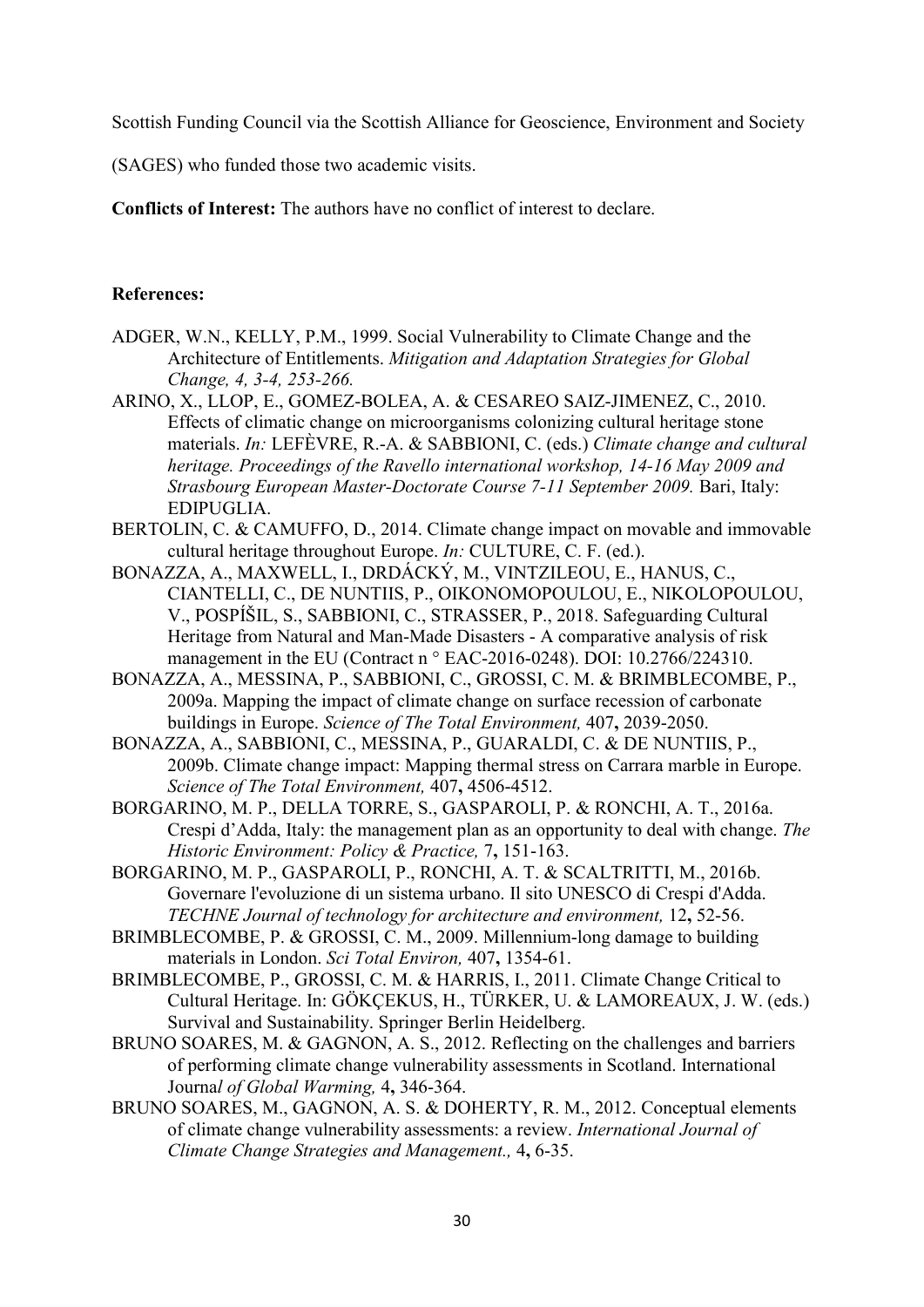BURNHAM, M., & MA, Z., 2017. Climate change adaptation: factors influencing Chinese smallholder farmers' perceived self-efficacy and adaptation intent. *Regional Environmental Change*, 17 (1), 171–186.

BYLUND MELIN, C.; HAGENTOFT, C.-E.; HOLL, K.; NIK, V.M.; KILIAN, R.

Simulations of Moisture Gradients in Wood Subjected to Changes in Relative Humidity and Temperature Due to Climate Change. Geosciences 2018, 8, 378.

- CARMICHAEL, B.;WILSON, G.; NAMARNYILK, I.; NADJI, S.; BROCKWELL, S.;WEBB, B.; HUNTER, F.; BIRD, D., 2018. Local and indigenous management of climate change risks to archaeological sites. *Mitig. Adapt. Strateg. Glob. Chang*. 23, 231–255.
- CASSAR, M., 2005. Climate change and the Historic Environment. Centre for sustainable heritage, University of College London
- CASSAR, M. & PENDER, R., 2005. The impact of climate change on cultural heritage: evidence and response. *In:* CONSERVATION, I. C. F. (ed.) *14TH TRIENNIAL MEETING THE HAGUE PREPRINTS.*
- CIANTELLI, C.; PALAZZI, E.; VON HARDENBERG, J.; VACCARO, C.; TITTARELLI, F.; BONAZZA, A. 2018. How Can Climate Change Affect the UNESCO Cultural Heritage Sites in Panama? *Geosciences*. *8*, 296.
- COLETTE, A. 2007. Climate Change and World Heritage. Report on predicting and managing the impacts of climate change on World Heritage and Strategy to assist States Parties to implement appropriate management responses. Paris: UNESCO World Heritage Centre.
- DALY, C. 2014. A Framework for Assessing the Vulnerability of Archaeological Sites to Climate Change: Theory, Development, and Application. *Conservation and Management of Archaeological Sites,* 16**,** 268-282.
- FANKHAUSER, S. AND R.S.J. TOL, 1997: The social costs of climate change: the IPCC second assessment report and beyond. Mitigation and Adaptation Strategies for Global Change, 1, 385–403.
- FATORIĆ, S.; SEEKAMP, E., 2017. Securing the future of cultural heritage by identifying barriers to and strategizing solutions for preservation under changing climate conditions. *Sustainability*, 9, 2143.
- FORINO, G., MACKEE, J. & VON MEDING, J. 2016. A proposed assessment index for climate change-related risk for cultural heritage protection in Newcastle (Australia). *International Journal of Disaster Risk Reduction*, 19**,** 235-248.
- FÜSSEL, H.-M. & KLEIN, R. J. T. 2006. Climate Change Vulnerability Assessments: An Evolution of Conceptual Thinking. *Climatic Change,* 75**,** 301-329.
- GASPAROLI, P. & RONCHI, A. T. 2013. Crespi d'Adda. Beyond the Management Plan: regulatory instruments for the management of built heritage transformations.: Built Heritage 2013 Monitoring Conservation Management.
- GÓMEZ-BOLEA, A., LLOP, E., ARIÑO, X., SAIZ-JIMENEZ, C., BONAZZA, A., MESSINA, P. & SABBIONI, C. 2012. Mapping the impact of climate change on biomass accumulation on stone. Journal of Cultural Heritage, 13, 254-258.
- GUPTA, J., C. TERMEER, J. KLOSTERMANN, S. MEIJERINK, M. VAN DEN BRINK, P. JONG, S. NOOTEBOOM, AND E. BERGSMA, 2010: The adaptive capacity wheel: a method to assess the inherent characteristics of institutions to enable the adaptive capacity of society. Environmental Science & Policy, 13, 459-471.
- GROSSI, C. M., BRIMBLECOMBE, P. & HARRIS, I. 2007. Predicting long term freeze– thaw risks on Europe built heritage and archaeological sites in a changing climate. *Science of The Total Environment,* 377**,** 273-281.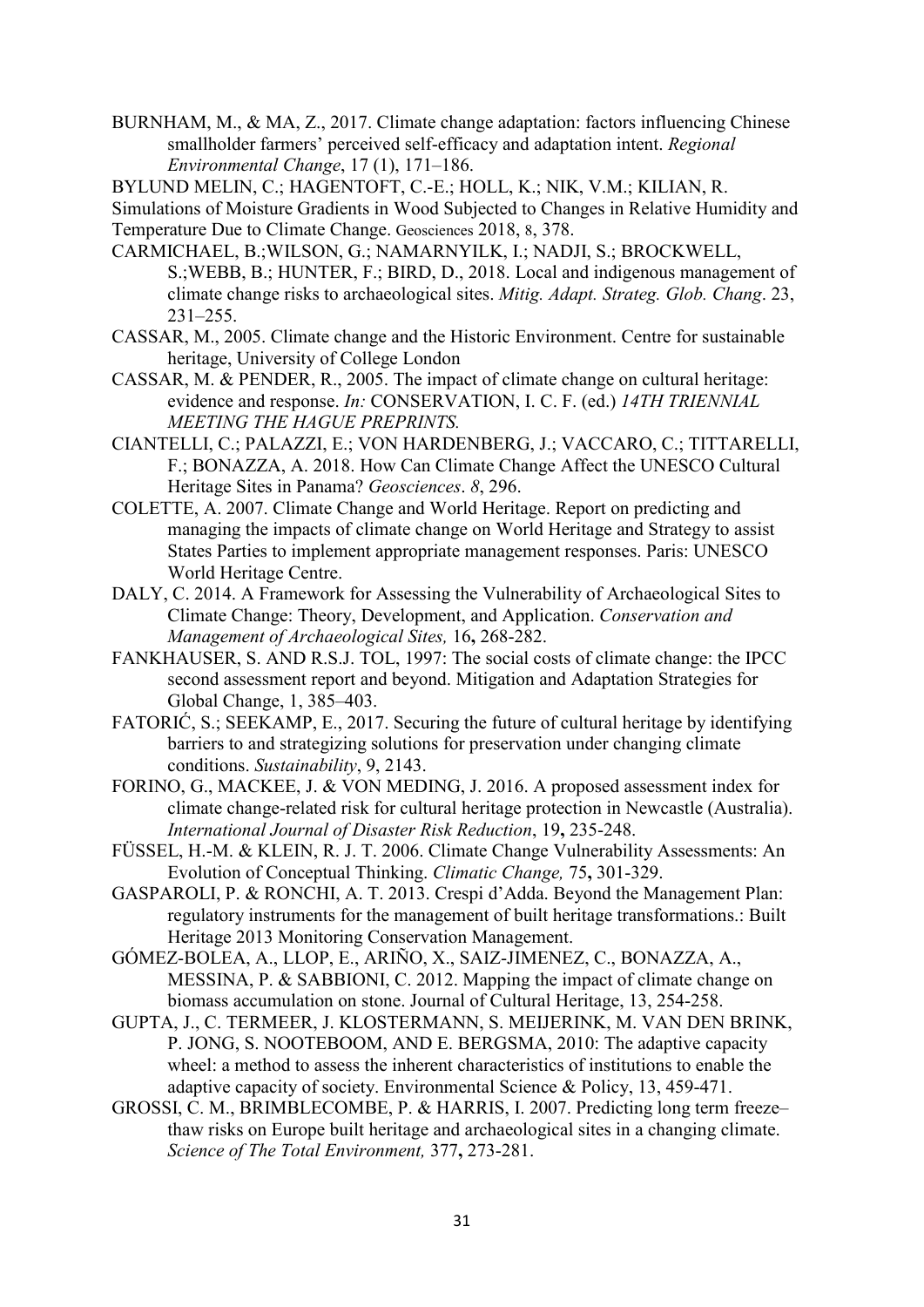- HISTORIC ENVIRONMENT SCOTLAND, 2018. *Screening for natural hazards to inform a climate change risk assessment of the properties in care of historic environment scotland*, Edinburgh, Scotland.
- HISTORIC SCOTLAND 2013. New Lanark World Heritage Site Management Plan 2013- 2018. Historic Scotland.
- HUIJBREGTS, Z., KRAMER, R., VAN SCHIJNDEL, J. & SCHELLEN, H. 2011. Computational modelling of the impact of climate change on the indoor environment of a historic building in the Netherlands. Eindhoven: Eindhoven University of Technology 9th Nordic Symposium on Building Physics.
- HUIJBREGTS, Z., MARTENS, M. H. J., VAN SCHIJNDEL, A. W. M. & SCHELLEN, H. L. 2013. Computer modelling to evaluate the risks of damage to objects exposed to varying indoor climate conditions in the past, present, and future. Eindhoven: Eindhoven University of Technology.
- HUIJBREGTS, Z., SCHELLEN, H., MARTENS, M. & VAN SCHIJNDEL, J. 2015. Object Damage Risk Evaluation in the European Project Climate for Culture. *Energy Procedia,* 78**,** 1341-1346.
- IPCC 2001. Climate Change 2001: Impacts, Adaptation, and Vulnerability. Contribution of Working Group II to the Third Assessment Report of the Intergovernmental Panel on Climate Change. Cambridge, United Kingdom.
- IPCC 2007. Climate change 2007: Synthesis Report. Contribution of Working Groups I, II and III to the Fourth Assessment Report of the Intergovernmental Panel on Climate Change. Geneva, Switzerland: IPCC.
- IPCC 2014. Annex II: Glossary *In:* MACH, K. J., S. PLANTON AND C. VON STECHOW & WRITING TEAM, R. K. P. A. L. A. M. (eds.) *Climate Change 2014: Synthesis Report. Contribution of Working Groups I, II and III to the Fifth Assessment Report of the Intergovernmental Panel on Climate Change.* Geneva, Switzerland.
- KELLY, P. AND W.N. ADGER, 1999: Assessing Vulnerability to Climate Change and Facilitating Adaptation. Working Paper GEC 99–07, Centre for Social and Economic Research on the Global Environment, University of East Anglia, Norwich, United Kingdom, 32 pp.
- LEISSNER, J. 2011. The Impact of Climate Change on Historic Buildings and Cultural Property. UNESCO Today.
- LEISSNER, J. & FUHRMANN, C. 2012. Climate for Culture project: first result. Heritage portal.
- LEISSNER, J., KILIAN, R., KOTOVA, L., JACOB, D., MIKOLAJEWICZ, U., BROSTRÖM, T., ASHLEY-SMITH, J., SCHELLEN, H. L., MARTENS, M., VAN SCHIJNDEL, J., ANTRETTER, F., WINKLER, M., BERTOLIN, C., CAMUFFO, D., SIMEUNOVIC, G. & VYHLÍDAL, T. 2015. Climate for Culture: assessing the impact of climate change on the future indoor climate in historic buildings using simulations. *Heritage science,* 3**,** 1-15.
- LOLI, A.; BERTOLIN, C. Indoor Multi-Risk Scenarios of Climate Change Effects on
- Building Materials in Scandinavian Countries. Geosciences 2018, 8, 347.
- LÓPEZ‐MARRERO, T. 2010. An integrative approach to study and promote natural hazards adaptive capacity: a case study of two flood‐prone communities in Puerto Rico. *Geographical Journal*, 176 (2), 150-163.
- MENÉNDEZ, B. Estimators of the Impact of Climate Change in Salt Weathering of Cultural Heritage. Geosciences 2018, 8, 401.
- NIK, V., MUNDT-PETERSEN, S. O., KALAGASIDIS, A. S. & DE WILDE, P. 2015. Future moisture loads for building facades in Sweden: Climate change and winddriven rain *Building and Environment,* 93**,** 362-375.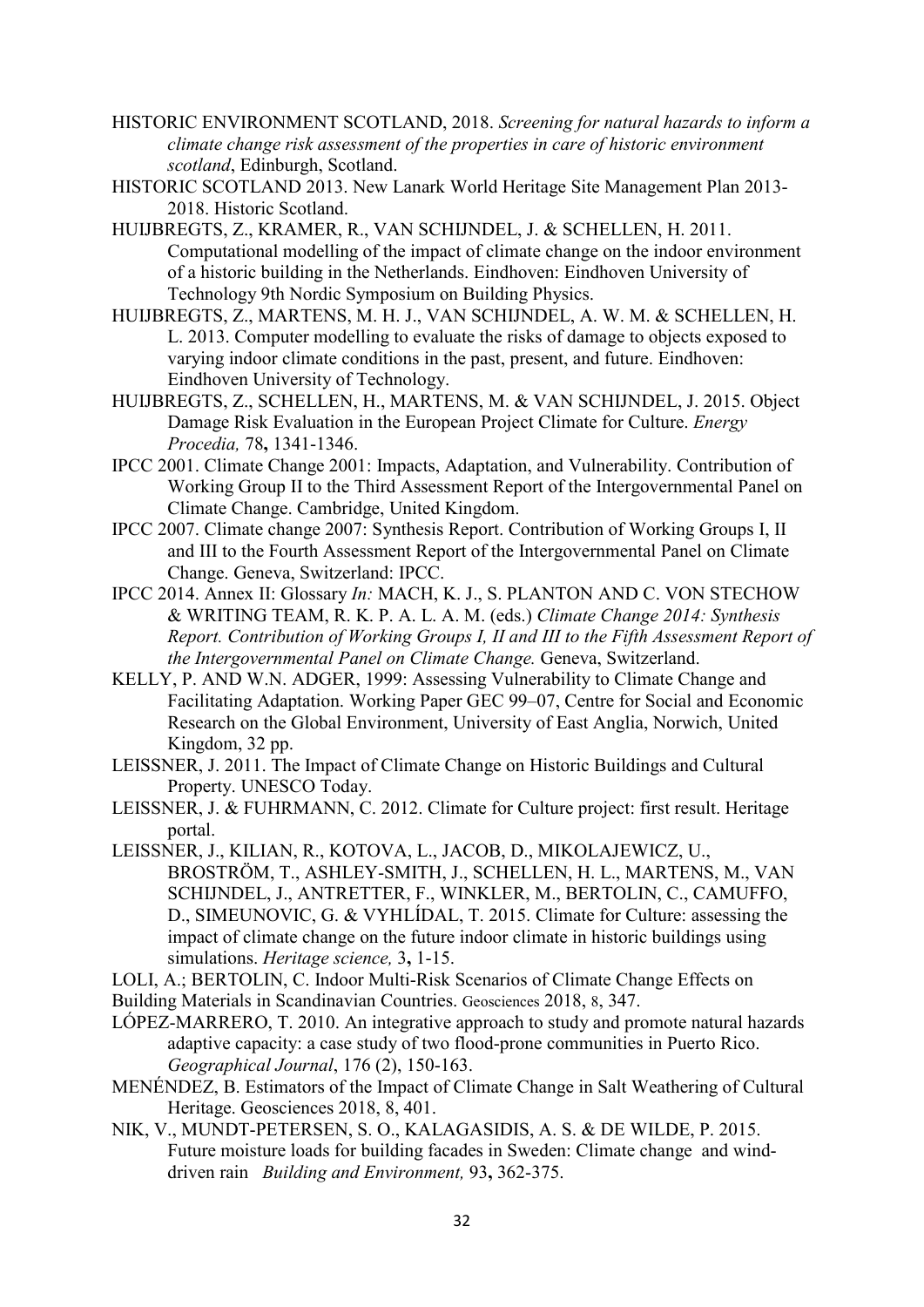- O' BRIEN, K., S. ERIKSEN, L. SYGNA AND LO. NAESS. 2006. "Questioning Complacency: Climate Change Impacts, Vulnerability, and Adaptation in Norway." Ambio 35(2): 50-56.
- PELLING, M., 1997: What determines vulnerability to floods; a case study in Georgetown, Guyana. Environment and Urbanization, 9(1), 203–226.
- PHILLIPS, H. 2015. The capacity to adapt to climate change at heritage sites—The development of a conceptual framework. *Environmental Science & Policy*, 47, 118- 125.
- PHILLIPS, H. 2014. Adaptation to climate change at UK world heritage sites: Progress and challenges. *Hist. Environ. Policy Pract*. 5, 288–299.
- REIMANN, L., VAFEIDIS, A.T., BROWN, S., HINKEL, J., TOL, R.S.J., 2018. Mediterranean UNESCO World Heritage at risk from coastal flooding and erosion due to sea-level rise. Nature Communications 9:4161
- SABBIONI, C., BONAZZA, A. & MESSINA, P. 2007. Cambiamenti climatici e patrimonio culturale. Contributi sugli effetti dei cambiamenti climatici sul patrimonio costruito e sul paesaggio culturale. *Istituto di Scienze dell'Atmosfera e del Clima***,** 805-808.
- SABBIONI, C., BRIMBLECOMBE, P., BONAZZA, A., GROSSI, C. M., HARRIS, I. & MESSINA, P. 2006. Mapping climate change and cultural heritage. *In:* M., D. & M., C. (eds.) *SAFEGUARDED CULTURAL HERITAGE. Understanding & Viability for the Enlarged Europe.* Prague, Czech Republic.: Institute of Theoretical and Applied Mechanics of the Academy of Sciences of the Czech Republic.
- SABBIONI, C., BRIMBLECOMBE, P. & CASSAR, M. 2010. *The atlas of climate change impact on European cultural heritage. Scientific analysis and management strategies.,* London, Anthem Press.
- SABBIONI, C., CASSAR, M., BRIMBLECOMBE, P. & LEFEVRE, R. A. 2008. Vulnerability of cultural heritage to climate change. Strasburgo: European and Mediterranean Major Hazards Agreement (EUR-OPA). Council of Europe.
- SCHRÖTER, D., POLSKY, C. & PATT, A. G. 2005. Assessing vulnerabilities to the effects of global change: an eight step approach. *Mitigation and Adaptation Strategies for Global Change,* 10**,** 573-595.
- SESANA, E.; GAGNON, A.S.; BERTOLIN, C.; HUGHES, J. 2018. Adapting Cultural Heritage to Climate Change Risks: Perspectives of Cultural Heritage Experts in Europe. Geosciences, 8, 305
- SESANA E., BERTOLIN C., LOLI A., GAGNON A.S., HUGHES J., LEISSNER J. 2019. Increasing the Resilience of Cultural Heritage to Climate Change Through the Application of a Learning Strategy. In: Moropoulou A., Korres M., Georgopoulos A., Spyrakos C., Mouzakis C. (eds) Transdisciplinary Multispectral Modeling and Cooperation for the Preservation of Cultural Heritage. TMM\_CH 2018. Communications in Computer and Information Science, vol 961. Springer, Cham
- SESANA, E., GAGNON, A. & HUGHES, J. N/A. Vulnerability of cultural heritage to climate change: a literature review. [In preparation]
- SMITH, J.B. AND S.S. LENHART, 1996: Climate change adaptation policy options. Climate Research, 6(2), 193–201
- SMIT, B. AND O. PILIFOSOVA 2003. From adaptation to adaptive capacity and vulnerability reduction. Climate change, adaptive capacity and development. J. Smith, R. Klein and S. Huq, Imperial College Press, London: 9-28.
- SMIT, B. & PILIFOSOVA, O. 2001. Chapter 18: Adaptation to climate change in the context of sustainable development and equity. *In:* MCCARTHY, J. J., CANZIANI, O. F., LEARY, N. A., DOKKEN, D. J. & WHITE, K. S. (eds.) *Climate Change 2001: Impacts, Adaptation, and Vulnerability. Contribution of Working Group II to the*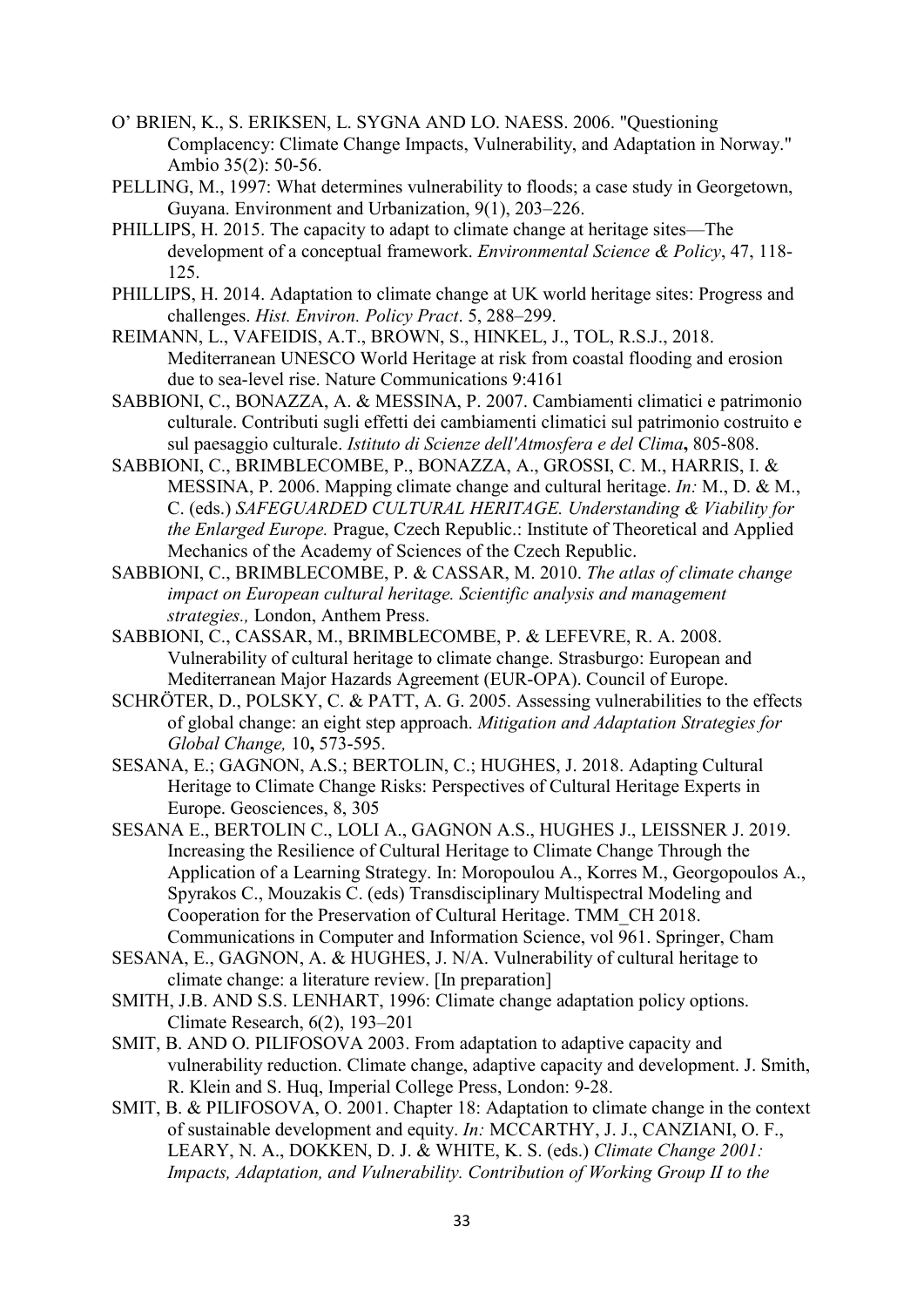*Third Assessment Report of the Intergovernmental Panel on Climate Change.* Cambridge, UK: Cambridge University Press.

- TAUGBØL, T., ANDERSEN, E. M., GRØNN, U. & MOEN, B. F. 2014. Rjukan Notodden Industrial Heritage Site. Nomination to the UNESCO World Heritage List. Norway. Telemark County Authority, Tinn Municipality, Notodden Municipality, Vinje Municipality, Directorate for Cultural Heritage.
- TORNARI, V., BERNIKOLA, E., BERTOLIN, C., CAMUFFO, D. & LEISSNER, J. 2013. Experimental investigation on Surface Monitoring of Materials in Environmental Conditions. SPIE.
- TURNER, B.L. II., KASPERSON, R.E., MATSON, P.A., MCCARTHY, J.J., CORELL, R.W., CHRISTENSEN, L., ECKLEY, N., KASPERSON, J.X., LUERS, A., MARTELLO, M.L., POLSKY, C., PULSIPHER, A., SCHILLER, A.. 2003. A framework for vulnerability analysis in sustainability science. *Proc Natl Acad Sci*;100, 8074-9.
- UNESCO 2008. Policy Document on the Impacts of Climate Change on World Heritage Properties. Document WHC-07/16.GA/10 adopted by the 16th General Assembly of States Parties to the World Heritage Convention (October 2007).
- UNESCO 2013. New Lanark World Heritage Site: Statement of Outstanding Universal Value. UNESCO.
- UNESCO 2014a. Climate change adaptation for natural world heritage sites. A practical guide. Paris, France.
- UNESCO 2014b. New Lanark World Heritage Site: A short guide. UNESCO.
- UNESCO, ICCROM, ICOMOS & IUCN 2013. Managing cultural world heritage. Paris, France: United Nations Educational, Scientific and Cultural Organization.
- UNISDR 2015. Sendai Framework for Disaster Risk Reduction 2015 2030. Geneva, Switzerland: United Nations Office for Disaster Risk Reduction.
- VAN SCHIJNDEL, J., SCHELLEN, H. & MARTENS, M. 2011. Modeling multiple indoor climates in historic buildings due to the effect of climate change. *9th Nordic Symposium on Building Physics.* Eindhoven: Eindhoven University of Technology.
- WOODSIDE, R. 2006. *World Heritage and Climate Change: Developing a Framework for Assessing Vulnerability.* MSc Built Environment: Sustainable Heritage. University College London.